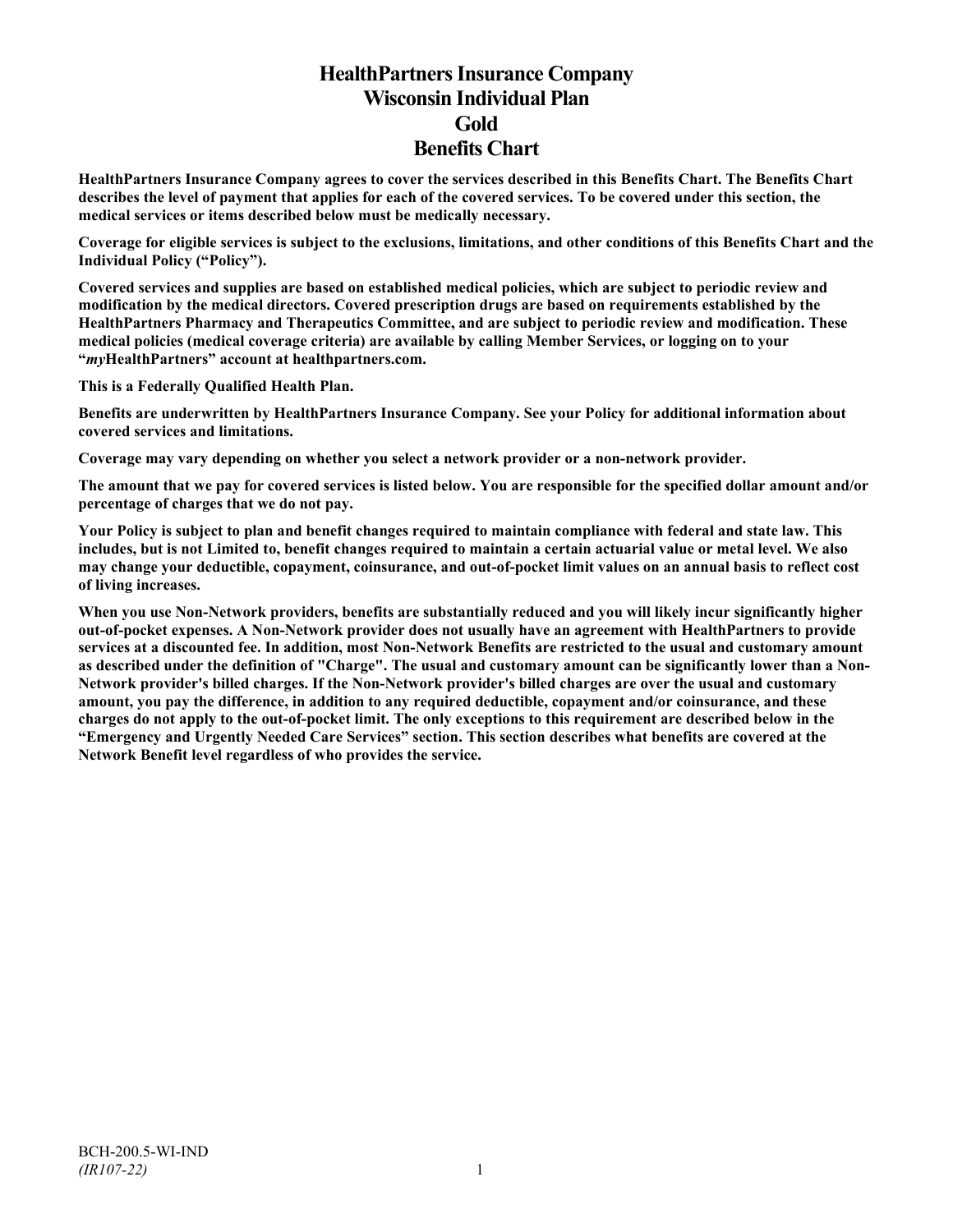# **These definitions apply to the Benefits Chart. They also apply to your Policy.**

| <b>Biosimilar Drug:</b> | A prescription drug, approved by the Food and Drug Administration (FDA), that the FDA has<br>determined is biosimilar to and interchangeable with a biological brand name drug. Biosimilar<br>drugs are not considered generic drugs and are not covered under the generic drug benefit.                                                                                                                                                                                                                                                                                                                                     |
|-------------------------|------------------------------------------------------------------------------------------------------------------------------------------------------------------------------------------------------------------------------------------------------------------------------------------------------------------------------------------------------------------------------------------------------------------------------------------------------------------------------------------------------------------------------------------------------------------------------------------------------------------------------|
| <b>Brand Name Drug:</b> | A prescription drug, approved by the Food and Drug Administration (FDA), that is manufactured,<br>sold or licensed for sale under a trademark by the pharmaceutical company that originally<br>researched and developed the drug. Brand name drugs have the same active-ingredient formula as<br>the generic version of the drug. However, generic drugs are manufactured and sold by other drug<br>manufacturers and are generally not available until after the patent on the brand name drug has<br>expired. A few brand name drugs may be covered at the generic benefit level if this is indicated on<br>the formulary. |
| <b>Calendar Year:</b>   | This is the 12-month period beginning 12:01 A.M. Central Time, on January 1, and ending 12:00<br>A.M. Central Time of the next following December 31.                                                                                                                                                                                                                                                                                                                                                                                                                                                                        |
| Charge:                 | For covered services delivered by a network provider, this is the provider's discounted fee for a<br>given medical/surgical service, procedure or item.                                                                                                                                                                                                                                                                                                                                                                                                                                                                      |
|                         | For covered services delivered by non-network providers, a contracted rate may apply if such<br>arrangement is available to HealthPartners.                                                                                                                                                                                                                                                                                                                                                                                                                                                                                  |
|                         | For the Usual and Customary Charge for covered services delivered by non-network providers,<br>our payment is calculated using one of the following options in the following order, depending on<br>availability: 1) a percentage of the Medicare fee schedule; 2) a comparable schedule if the service<br>is not on the Medicare fee schedule; or 3) a commercially reasonable rate for such service if a fee<br>schedule is not available.                                                                                                                                                                                 |
|                         | The Usual and Customary Charge is the maximum amount allowed that we consider in the<br>calculation of the payment of charges incurred for certain covered services. You must pay for any<br>charges above the usual and customary charge, and they do not apply to the out-of-pocket limit.                                                                                                                                                                                                                                                                                                                                 |
|                         | A charge is incurred for covered ambulatory medical and surgical services, on the date the service<br>or item is provided. A charge is incurred for covered inpatient services, on the date of admission to<br>a hospital. To be covered, a charge must be incurred on or after your effective date and on or<br>before the termination date.                                                                                                                                                                                                                                                                                |
|                         | Copayment/Coinsurance: The specified dollar amount, or percentage, of charges incurred for covered services, which we do<br>not pay, but which you must pay, each time you receive certain medical services, procedures or<br>items. Our payment for those covered services or items begins after the copayment or coinsurance<br>is satisfied. Covered services or items requiring a copayment or coinsurance are specified in this<br>Benefits Chart.                                                                                                                                                                      |
|                         | For services provided by a network provider:                                                                                                                                                                                                                                                                                                                                                                                                                                                                                                                                                                                 |
|                         | An amount which is listed as a flat dollar copayment is applied to a network provider's discounted<br>charges for a given service. However, if the network provider's discounted charges for a service or<br>item is less than the flat dollar copayment, you will pay the network provider's discounted charge.<br>An amount which is listed as a percentage of charges or coinsurance is based on the network<br>provider's discounted charges, calculated at the time the claim is processed, which may include an<br>agreed upon fee schedule rate for case rate or withhold arrangements.                               |
|                         | For services provided by a Non-Network provider:                                                                                                                                                                                                                                                                                                                                                                                                                                                                                                                                                                             |
|                         | Any copayment or coinsurance is applied to the lesser of the provider's charges or the usual and<br>customary charge for a service.                                                                                                                                                                                                                                                                                                                                                                                                                                                                                          |
|                         | A copayment or coinsurance is due at the time a service is provided, or when billed by the<br>provider. The copayment or coinsurance applicable for a scheduled visit with a network provider<br>will be collected for each visit, late cancellation and failed appointment.                                                                                                                                                                                                                                                                                                                                                 |
|                         |                                                                                                                                                                                                                                                                                                                                                                                                                                                                                                                                                                                                                              |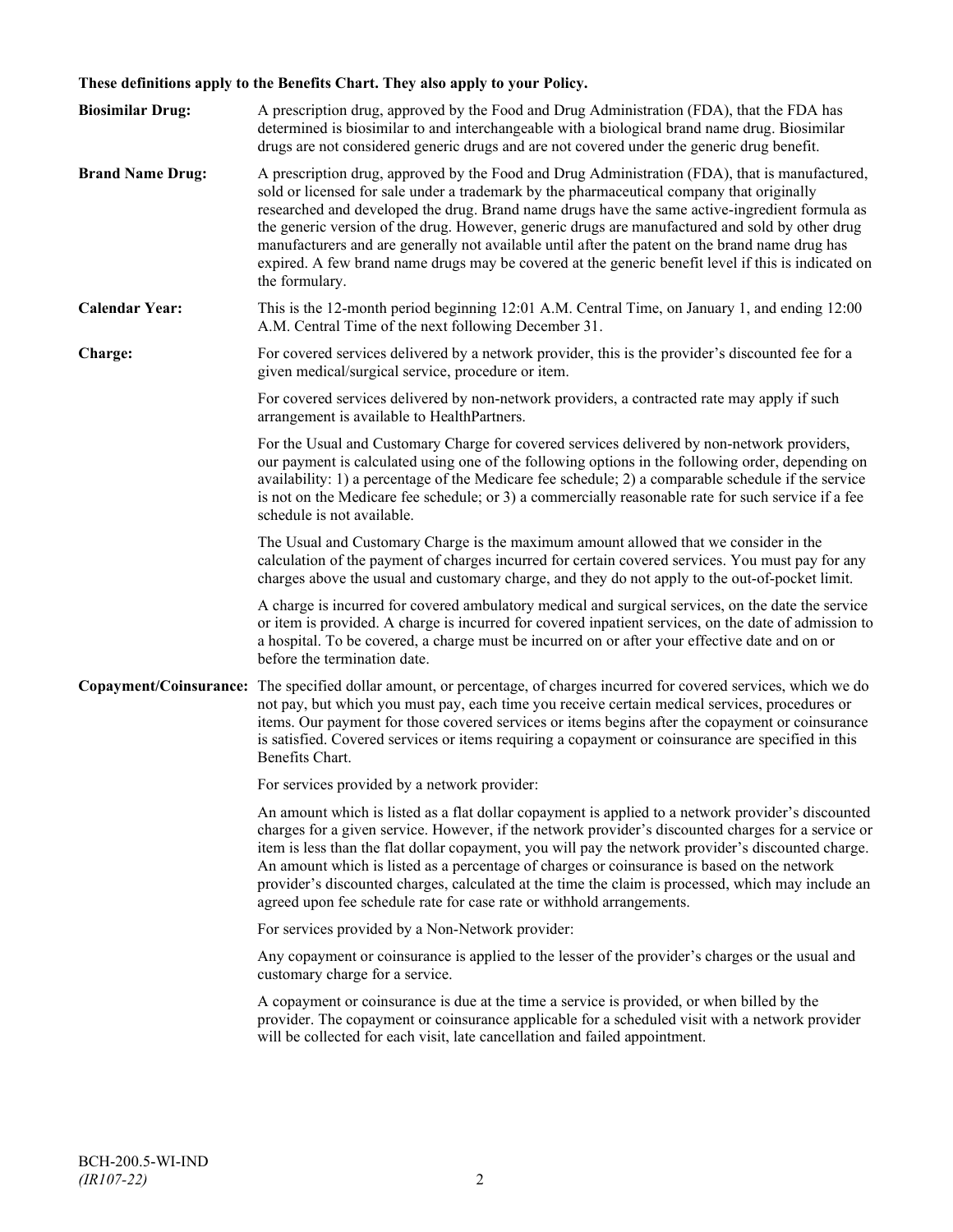| Deductible:                    | The specified dollar amount of charges incurred for covered services, which we do not pay, but an<br>enrollee or a family has to pay first in a calendar year. Our payment for those services or items<br>begins after the deductible is satisfied. For network providers, the amount of the charges that apply<br>to the deductible are based on the network provider's discounted charges, calculated at the time<br>the claim is processed, which may include an agreed upon fee schedule rate for case rate or<br>withhold arrangements. For non-network providers, the amount of charges that apply to the<br>deductible are the lesser of the provider's charges or the usual and customary charge for a service. |
|--------------------------------|-------------------------------------------------------------------------------------------------------------------------------------------------------------------------------------------------------------------------------------------------------------------------------------------------------------------------------------------------------------------------------------------------------------------------------------------------------------------------------------------------------------------------------------------------------------------------------------------------------------------------------------------------------------------------------------------------------------------------|
|                                | Any amounts paid or reimbursed by a third party, including, but not Limited to: point of service<br>rebates, manufacturer coupons, manufacturer debit cards or other forms of direct reimbursement to<br>an Insured for a product or service, will not apply toward your deductible, to the extent permitted<br>under state and federal law.                                                                                                                                                                                                                                                                                                                                                                            |
|                                | Your plan has an embedded deductible. This means once a member meets the individual<br>deductible, the plan begins paying benefits for that person. If two or more members of the family<br>meet the family deductible, the plan begins paying benefits for all members of the family,<br>regardless of whether each member has met the individual deductible. However, a member may<br>not contribute more than the individual deductible toward the family deductible.                                                                                                                                                                                                                                                |
|                                | All services are subject to the deductible unless otherwise indicated below in this Benefits Chart.                                                                                                                                                                                                                                                                                                                                                                                                                                                                                                                                                                                                                     |
| Formulary:                     | This is a current list, which may be revised from time to time, of prescription drugs, medications,<br>equipment and supplies covered by us as indicated in this Benefits Chart which are covered at the<br>highest benefit level. Some drugs on the formulary may require prior authorization to be covered<br>as formulary drugs. The formulary, and information on drugs that require prior authorization, are<br>available by calling Member Services, or logging on to your "myHealthPartners" account at<br>healthpartners.com.                                                                                                                                                                                   |
| <b>Generic Drug:</b>           | A prescription drug, approved by the Food and Drug Administration (FDA), that the FDA has<br>determined is comparable to a brand name drug product in dosage form, strength, route of<br>administration, quality, intended use and documented bioequivalence. Generally, generic drugs<br>cost less than brand name drugs. Some brand name drugs may be covered at the generic drug<br>benefit level if this is indicated on the formulary.                                                                                                                                                                                                                                                                             |
| <b>Non-Formulary Drug:</b>     | This is a prescription drug, approved by the Food and Drug Administration (FDA), that is not on<br>the formulary, is medically necessary and is not investigative or experimental or otherwise<br>excluded under your Policy.                                                                                                                                                                                                                                                                                                                                                                                                                                                                                           |
| <b>Out-of-Pocket Expenses:</b> | You pay the specified copayments/coinsurance and deductibles applicable for particular services,<br>subject to the out-of-pocket limit described below. These amounts are in addition to the monthly<br>enrollment payments.                                                                                                                                                                                                                                                                                                                                                                                                                                                                                            |
| <b>Out-of-Pocket Limit:</b>    | You pay the copayments/coinsurance and deductibles for covered services, to the individual or<br>family out-of-pocket limit. Thereafter we cover 100% of charges incurred for all other covered<br>services, for the rest of the calendar year. You pay amounts greater than the out-of-pocket limit if<br>you exceed any visits or day limits.                                                                                                                                                                                                                                                                                                                                                                         |
|                                | Non-Network Benefits above the usual and customary charge (see definition of charge above) do<br>not apply to the out-of-pocket limit.                                                                                                                                                                                                                                                                                                                                                                                                                                                                                                                                                                                  |
|                                | Non-Network Benefits for transplant surgery do not apply to the out-of-pocket limit.                                                                                                                                                                                                                                                                                                                                                                                                                                                                                                                                                                                                                                    |
|                                | You are responsible to keep track of the out-of-pocket expenses. Contact our Member Services<br>department for assistance in determining the amount paid by the enrollee for specific eligible<br>services received. Claims for reimbursement under the out-of-pocket limit provisions are subject<br>to the same time limits and provisions described under the "Claims Provisions" section of the<br>Contract.                                                                                                                                                                                                                                                                                                        |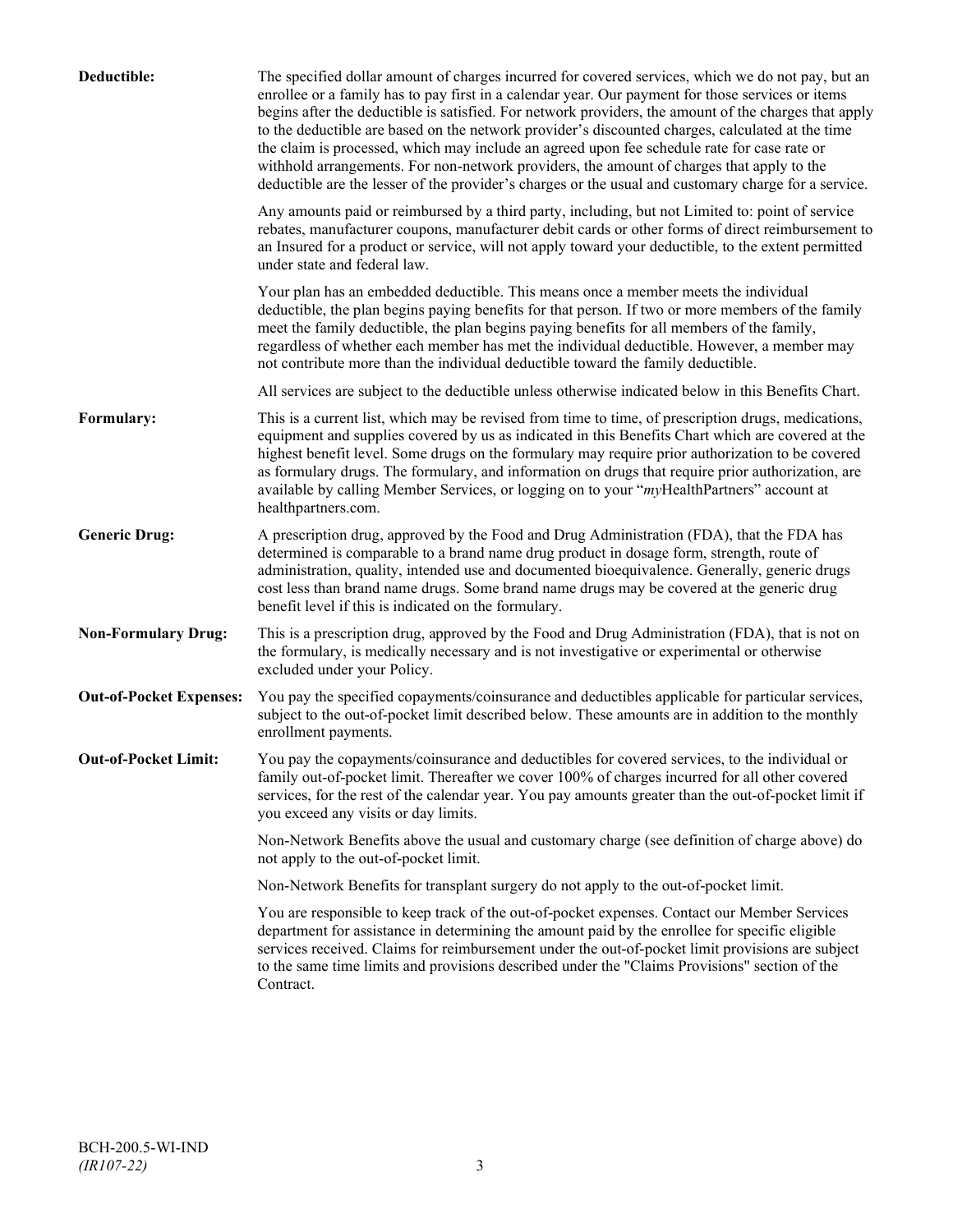|                             | Primary Care Providers: These are providers in the following categories: Family Practice, General Practice, Internal<br>Medicine, Pediatrics, Adolescent Medicine, Adult Medicine and Geriatrics.                                                                                                                                                                                                                                                                                                                                    |
|-----------------------------|--------------------------------------------------------------------------------------------------------------------------------------------------------------------------------------------------------------------------------------------------------------------------------------------------------------------------------------------------------------------------------------------------------------------------------------------------------------------------------------------------------------------------------------|
|                             | Specialty Care Providers: These are providers who are not in the following categories: Family Practice, General Practice,<br>Internal Medicine, Pediatrics, Adolescent Medicine, Adult Medicine and Geriatrics.                                                                                                                                                                                                                                                                                                                      |
| <b>Specialty Drug List:</b> | This is a current list, which may be revised from time to time, of prescription drugs, medications,<br>equipment and supplies, which are typically bio-pharmaceuticals. The purpose of a specialty drug<br>list is to facilitate enhanced monitoring of complex therapies used to treat specific conditions.<br>Specialty drugs are covered by us as indicated in this Benefits Chart. The specialty drug list is<br>available by calling Member Services, or logging on to your "myHealthPartners" account at<br>healthpartners.com |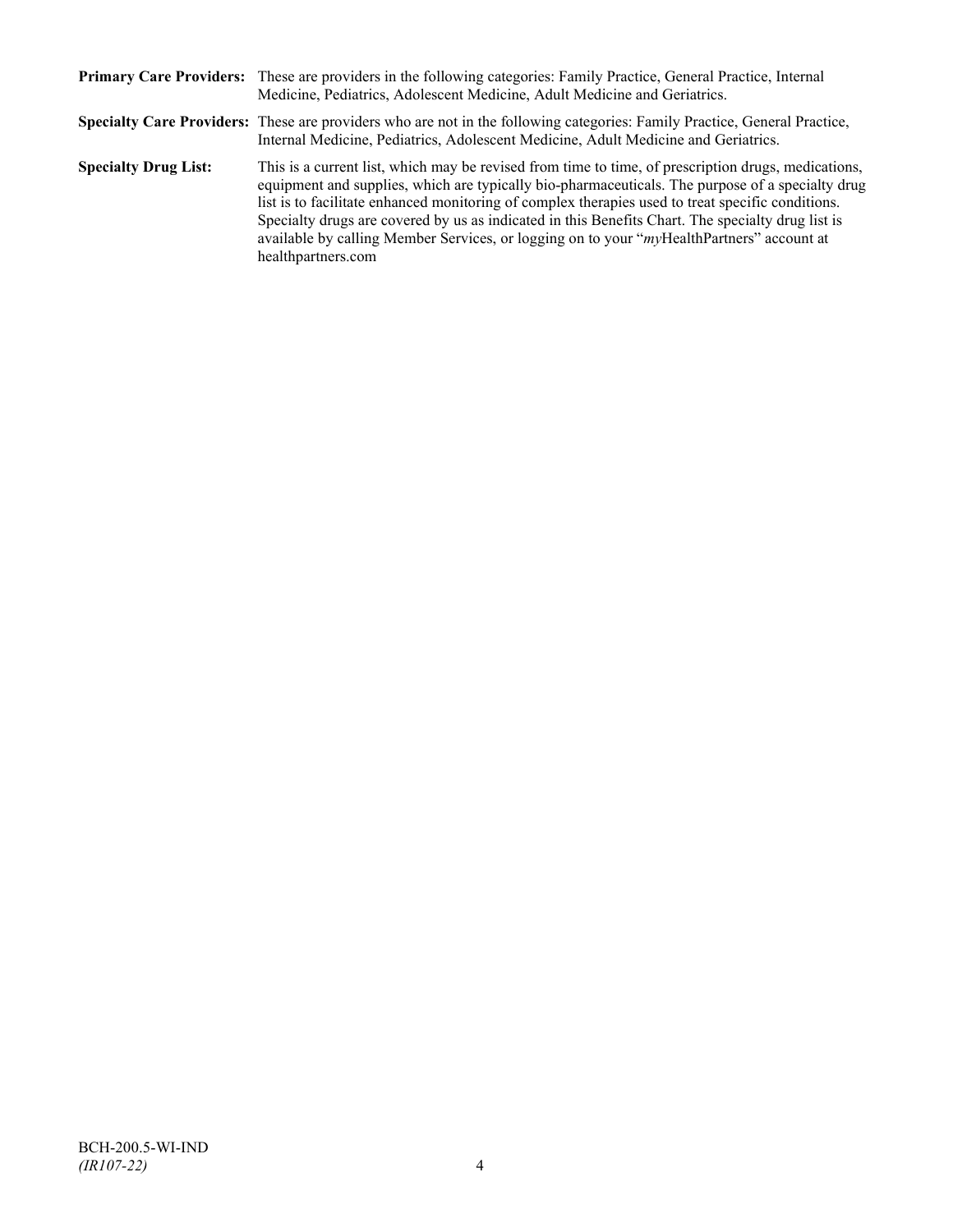## **DEDUCTIBLES AND OUT-OF-POCKET LIMITS**

#### **Individual Calendar Year Deductible**

| <b>Network Benefits</b> | <b>Non-Network Benefits</b> |
|-------------------------|-----------------------------|
| \$1,800                 | \$20,000                    |

#### **Family Calendar Year Deductible**

| <b>Network Benefits</b> | <b>Non-Network Benefits</b> |
|-------------------------|-----------------------------|
| \$3,600                 | \$40,000                    |

Your individual and family deductible amounts may be indexed to allow for changes under Federal rules.

Your Policy has an embedded deductible. This means once you meet the individual deductible, we begin paying benefits. If two or more covered members of the family meet the family deductible, we begin paying benefits for all covered members of the family, regardless of whether each member has met the individual deductible. However, you may not contribute more than the individual deductible amount towards the family deductible.

Separate deductibles must be satisfied under the Network Benefits and Non-Network Benefits.

Any amounts paid or reimbursed by a third party, including but not Limited to: point of service rebates, manufacturer coupons, manufacturer debit cards or other forms of direct reimbursement to an Insured for a product or service, will not apply toward your deductible, to the extent permitted under state and federal law.

#### **Individual Calendar Year Out-of-Pocket Limit**

| <b>Network Benefits</b> | <b>Non-Network Benefits</b> |
|-------------------------|-----------------------------|
| \$8,300                 | None.                       |

#### **Family Calendar Year Out-of-Pocket Limit**

| Network Benefits | <b>Non-Network Benefits</b> |
|------------------|-----------------------------|
| \$16,600         | None.                       |

Your individual and family out-of-pocket amounts may be indexed to allow for changes under Federal rules.

Separate Out-of-Pocket Limits must be satisfied under Network Benefits and Non-Network Benefits.

Non-Network Benefits above the usual and customary charge will not apply to the individual or family Out-of-Pocket.

Any amounts paid or reimbursed by a third party, including but not Limited to: point of service rebates, manufacturer coupons, manufacturer debit cards or other forms of direct reimbursement to an Insured for a product or service, will not apply as an outof-pocket expense, to the extent permitted under state and federal law.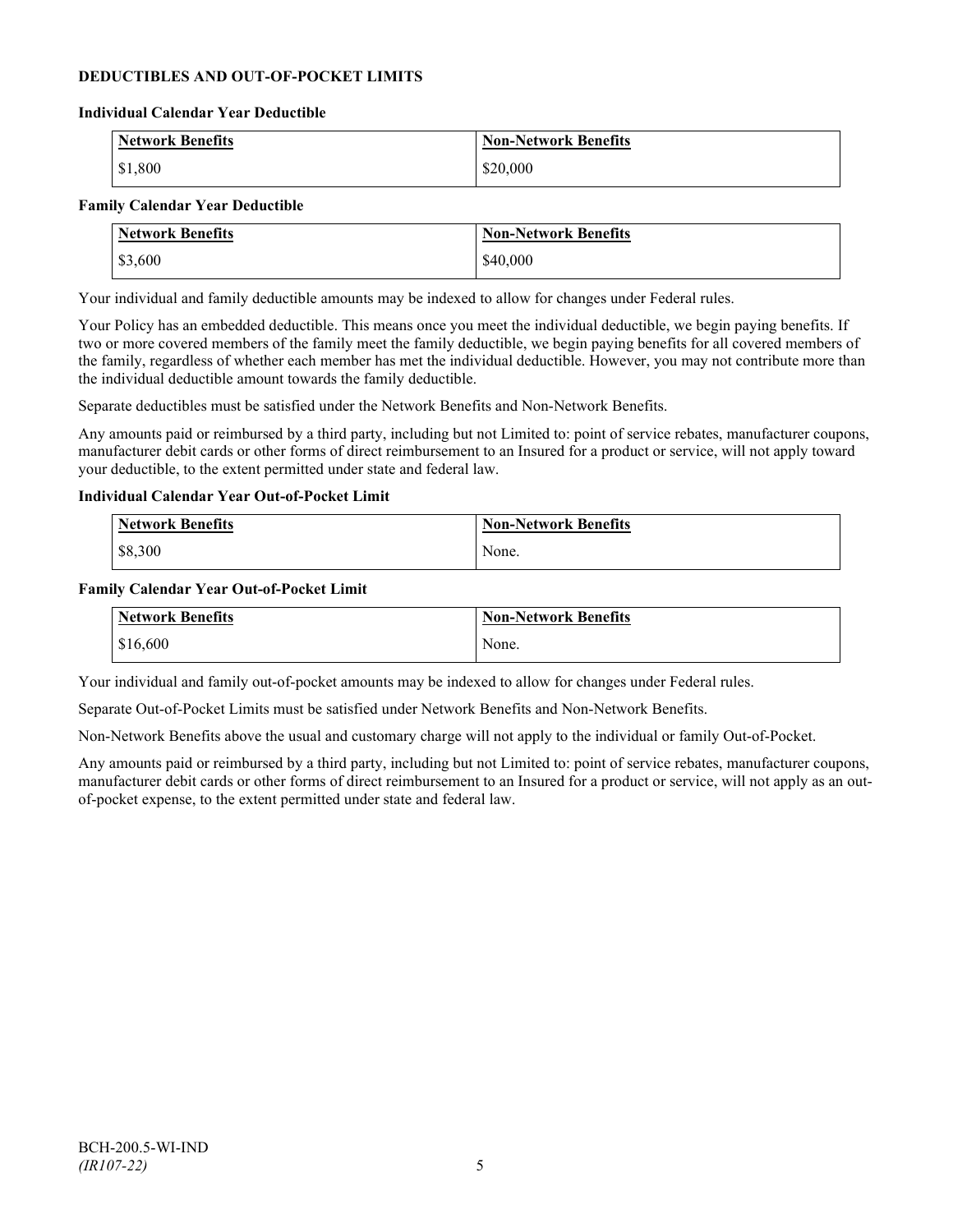# **AMBULANCE AND MEDICAL TRANSPORTATION**

## **Covered Services:**

We cover ambulance and medical transportation for medical emergencies.

We also cover medically necessary, non-emergency transportation if it meets our medical coverage criteria.

Covered services are based on established medical policies, which are subject to periodic review and modification by the medical directors. These medical policies (medical coverage criteria) and applicable prior authorization requirements are available by calling Member Services, or logging on to your "*my*HealthPartners" account a[t healthpartners.com.](http://www.healthpartners.com/)

| <b>Network Benefits</b>      | <b>Non-Network Benefits</b> |
|------------------------------|-----------------------------|
| 80% of the charges incurred. | l See Network Benefits.     |

## **Not Covered:**

See "Services Not Covered" in your Policy.

## **AUTISM SERVICES**

## **Covered Services:**

We cover prior authorized evidence-based intensive-level and non-intensive-level treatment of autism spectrum disorders (autism disorder, Asperger's syndrome or pervasive development disorder not otherwise specified).

Covered services are based on established medical policies, which are subject to periodic review and modification by the medical directors. These medical policies (medical coverage criteria) are available by calling Member Services, or logging on to your "*my*HealthPartners" account at [healthpartners.com.](http://www.healthpartners.com/)

Your network provider will coordinate the prior authorization process for any autism treatment services. You may call Member Services at 952-967-7540 or toll-free at 866-232-1166 if you have any questions or concerns regarding the authorization process.

Please call Member Services at 952-967-7540 or toll-free at 866-232-1166 to request authorization for autism treatment services from a Non-Network provider.

**Intensive-level services for children diagnosed with autism spectrum disorders.** Intensive-level services must begin on or after 2 years of age and end before 9 years of age. Intensive-level services, on average, are services provided for more than 20 hours of treatment per week. (The average number of hours a week is calculated over a 6-month period.)

| <b>Network Benefits</b>                                                                                  | <b>Non-Network Benefits</b>                                              |
|----------------------------------------------------------------------------------------------------------|--------------------------------------------------------------------------|
| 100% of the charges incurred, subject to a<br>copayment of \$10 per visit.<br>Deductible does not apply. | 50% of the charges incurred.<br>Limited to 240 visits per calendar year. |
| Limited to 240 visits per calendar year.                                                                 |                                                                          |

The maximum number of visits is combined for Network Benefits and Non-Network Benefits. Visit limits are based on minimum coverage amount available at the time of publication. Additional visits may be available if required due to revised minimum coverage amounts issued by the Office of the Commissioner of Insurance. See our medical coverage criteria for current visit limits.

## **Intensive-Level Services Lifetime Maximum Benefit**

| <b>Network Benefits</b>                               | <b>Non-Network Benefits</b>                           |
|-------------------------------------------------------|-------------------------------------------------------|
| 4 years of cumulative services under this plan or any | 4 years of cumulative services under this plan or any |
| other plan.                                           | other plan.                                           |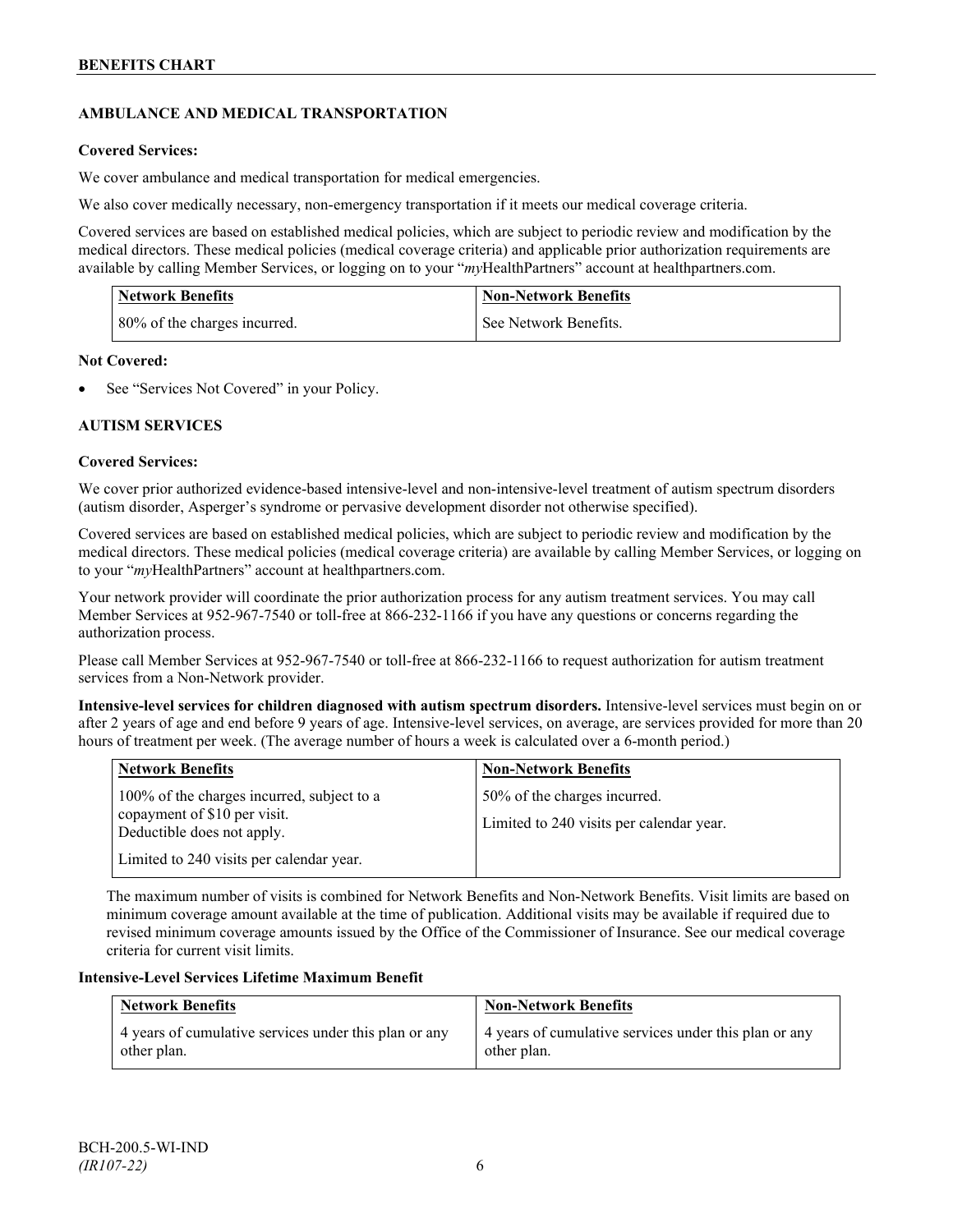# **Non-intensive-level services for Insureds diagnosed with autism spectrum disorders**

| <b>Network Benefits</b>                                                                                  | <b>Non-Network Benefits</b>                                              |
|----------------------------------------------------------------------------------------------------------|--------------------------------------------------------------------------|
| 100% of the charges incurred, subject to a<br>copayment of \$10 per visit.<br>Deductible does not apply. | 50% of the charges incurred.<br>Limited to 120 visits per calendar year. |
| Limited to 120 visits per calendar year.                                                                 |                                                                          |

The maximum number of visits is combined for Network Benefits and Non-Network Benefits. Visit limits are based on minimum coverage amount available at the time of publication. Additional visits may be available if required due to revised minimum coverage amounts issued by the Office of the Commissioner of Insurance. See our medical coverage criteria for current visit limits.

## **Not Covered:**

See "Services Not Covered" in your Policy.

# **BEHAVIORAL HEALTH SERVICES**

#### **Covered Services:**

Covered services are based on established medical policies, which are subject to periodic review and modification by the medical directors. These medical policies (medical coverage criteria) are available by calling Member Services, or logging on to your "*my*HealthPartners" account at [healthpartners.com.](http://www.healthpartners.com/)

**Transitional treatment services.** These are services for the treatment of nervous or mental disorders, and substance use disorders which are provided to an Insured in a less restrictive manner than are inpatient hospital services but in a more intensive manner than are outpatient services. Transitional treatment services are services offered by a provider, and certified by the Wisconsin Department of Health Services for each of the following (except the last bulleted item):

- Mental health services for covered adults in a day treatment program.
- Mental health services for covered children in a day hospital treatment program.
- Services for persons with chronic mental illness provided through a community support program.
- Residential treatment programs for dependent covered persons with substance use disorder.
- Substance use disorder services in a day treatment program.
- Services for persons who are experiencing a mental health crisis or who are in a situation likely to turn into a mental health crisis if support is not provided.
- Intensive outpatient programs for the treatment of psychoactive substance use disorders provided in accordance with the patient placement criteria of the American Society of Addiction Medicine.

## **Mental health services**

We cover services for mental health diagnoses as described in the Diagnostic and Statistical Manual of Mental Disorders – Fifth Edition (DSM 5) (most recent edition).

We provide coverage for mental health treatment ordered by a Wisconsin court under a valid court order that is issued on the basis of a behavioral care evaluation performed by a licensed psychiatrist or doctoral level licensed psychologist, which includes a diagnosis and an individual treatment plan for care in the most appropriate, least restrictive environment. We must be given a copy of the court order and the behavioral care evaluation, and the service must be a covered benefit under your Policy, and the service must be provided by a network provider, or other provider as required by law.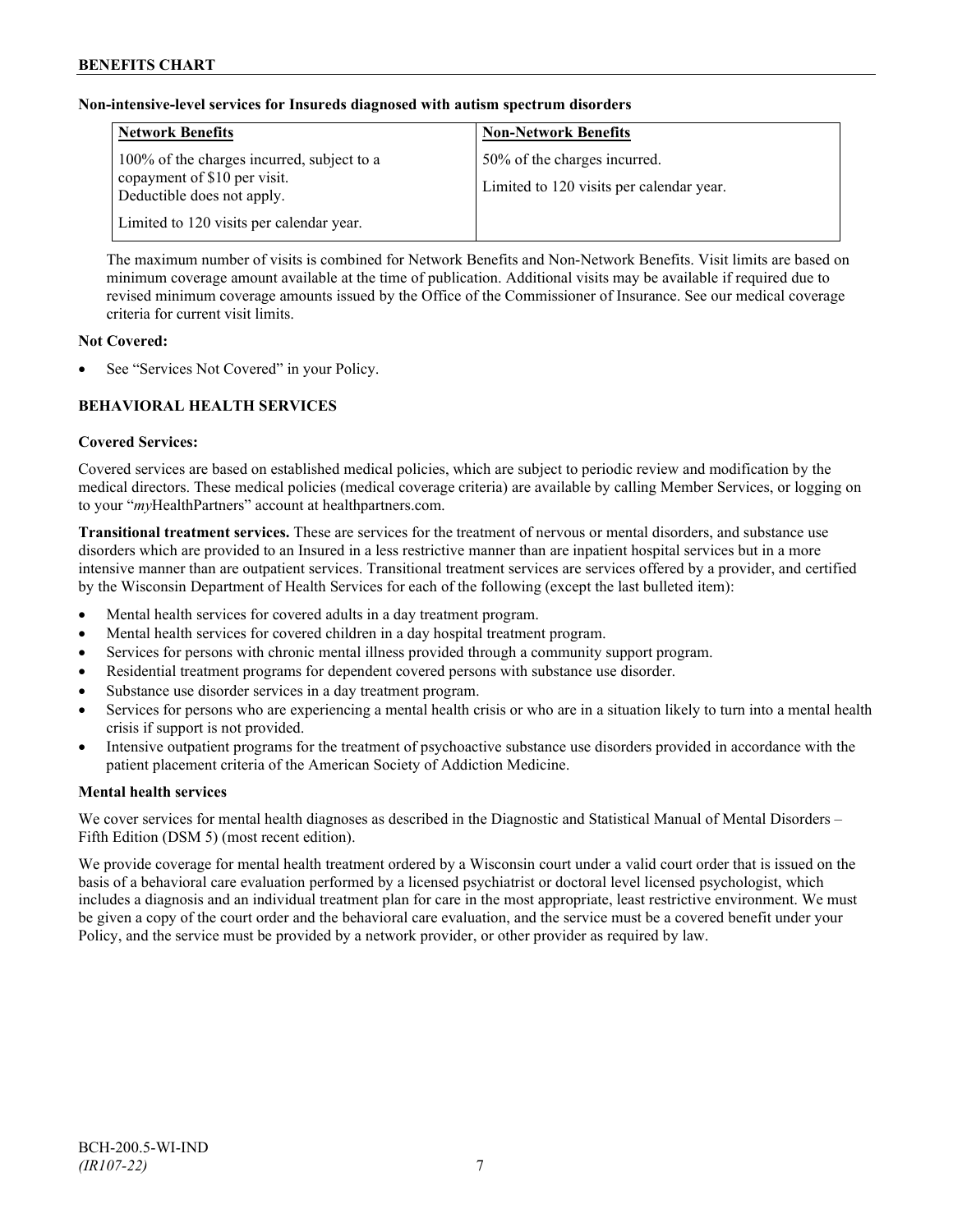**Outpatient services:** We cover medically necessary outpatient professional mental health services for evaluation, crisis intervention, and treatment of mental health disorders.

A comprehensive diagnostic assessment will be used as the basis for a determination by a mental health professional, concerning the appropriate treatment and the extent of services required.

Outpatient services we cover for a diagnosed mental health condition include the following:

- Individual, group, family and multi-family therapy;
- Medication management provided by a physician, certified nurse practitioner, or physician's assistant;
- Psychological testing services for the purposes of determining the differential diagnoses and treatment planning for patients currently receiving behavioral health services;
- Partial hospitalization services in a licensed hospital or community mental health center;
- Psychotherapy and nursing services provided in the home if authorized by us; and
- Treatment for gender dysphoria.

| <b>Network Benefits</b>                                                                                                                                                                                                                           | <b>Non-Network Benefits</b>  |
|---------------------------------------------------------------------------------------------------------------------------------------------------------------------------------------------------------------------------------------------------|------------------------------|
| 100% of the charges incurred, subject to a<br>copayment of \$10 per visit.<br>Deductible does not apply.<br>For family therapy, only one copayment will be<br>charged, regardless of the number of Insureds primarily<br>involved in the therapy. | 50% of the charges incurred. |

#### **Group therapy**

| <b>Network Benefits</b>                                                                                 | <b>Non-Network Benefits</b>  |
|---------------------------------------------------------------------------------------------------------|------------------------------|
| 100% of the charges incurred, subject to a<br>copayment of \$5 per visit.<br>Deductible does not apply. | 50% of the charges incurred. |

#### **Inpatient services, including mental health residential treatment services:** We cover the following:

- Medically necessary inpatient services in a hospital or licensed residential treatment facility and professional services for treatment of mental health disorders. Medical stabilization is covered under inpatient hospital services in the "Hospital and Skilled Nursing Facility Services" section.
- Medically necessary mental health residential treatment service. This care must be authorized by us and provided by a hospital or residential behavioral health treatment facility licensed by the local state or Department of Health and Human Services. Services not covered under this benefit include halfway houses, group homes, extended care facilities, shelter services, correctional services, detention services, group residential services, foster care services and wilderness programs.

| <b>Network Benefits</b>      | <b>Non-Network Benefits</b>  |
|------------------------------|------------------------------|
| 80% of the charges incurred. | 50% of the charges incurred. |

**Transitional treatment services:** We cover transitional treatment services described above for treatment of mental and nervous disorders**.**

| <b>Network Benefits</b>                                                                                  | <b>Non-Network Benefits</b>  |
|----------------------------------------------------------------------------------------------------------|------------------------------|
| 100% of the charges incurred, subject to a<br>copayment of \$10 per visit.<br>Deductible does not apply. | 50% of the charges incurred. |

#### **Substance use disorder (SUD) treatment services**

We cover medically necessary services for assessments by a licensed alcohol and drug counselor and treatment of substance use disorders as defined in the latest edition of the DSM 5.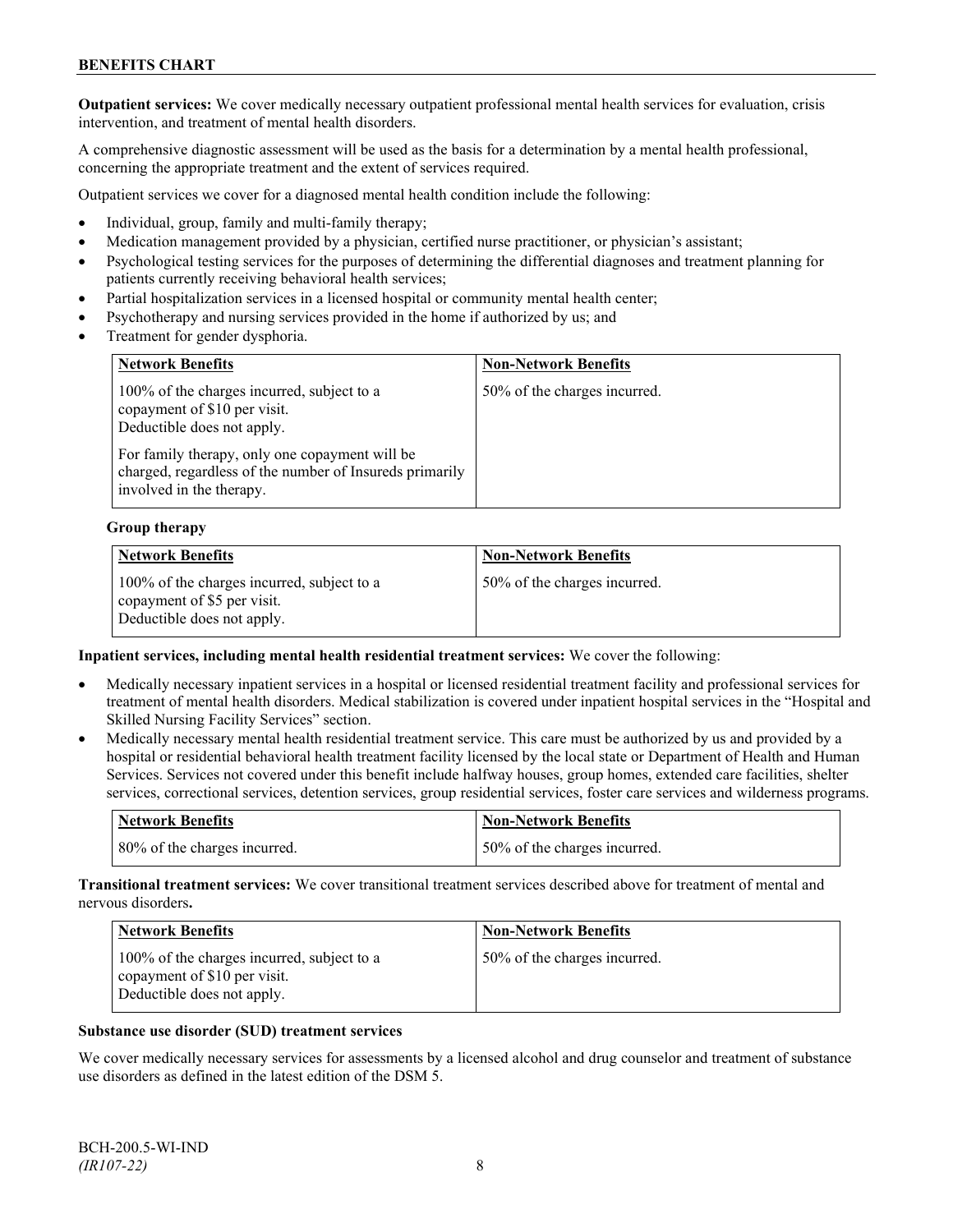**Outpatient services:** We cover medically necessary outpatient professional services for diagnosis and treatment of substance use disorders. Substance use disorder treatment services must be provided by a program licensed by the local Department of Health Services.

Outpatient services we cover for a diagnosed substance use disorder include the following:

- Individual, group, family, and multi-family therapy provided in an office setting; and
- Opiate replacement therapy including methadone and buprenorphine treatment.

| <b>Network Benefits</b>                                                                                  | <b>Non-Network Benefits</b>  |
|----------------------------------------------------------------------------------------------------------|------------------------------|
| 100% of the charges incurred, subject to a<br>copayment of \$10 per visit.<br>Deductible does not apply. | 50% of the charges incurred. |

**Inpatient services:** We cover the following:

- Medically necessary inpatient services in a hospital or a licensed residential primary treatment center.
- Services provided in a hospital that is licensed by the local state and accredited by Medicare; and
- Detoxification services in a hospital or community detoxification facility if it is licensed by the local Department of Health Services.

| <b>Network Benefits</b>      | <b>Non-Network Benefits</b>  |
|------------------------------|------------------------------|
| 80% of the charges incurred. | 50% of the charges incurred. |

**Transitional treatment services:** We cover transitional treatment services described above for treatment of substance use disorder.

| <b>Network Benefits</b>                                                                                  | <b>Non-Network Benefits</b>  |
|----------------------------------------------------------------------------------------------------------|------------------------------|
| 100% of the charges incurred, subject to a<br>copayment of \$10 per visit.<br>Deductible does not apply. | 50% of the charges incurred. |

**Out of area services for Wisconsin students:** If a dependent child is a student located in a school in Wisconsin, but outside of our service area, we cover mental health and substance use disorder services as required under Wisconsin Statute 609.655.

- The student may have a clinical assessment from a local, non-network mental health or substance use disorder treatment provider at the network benefit level when prior authorized by us.
- If outpatient services are recommended in the clinical assessment, five outpatient visits from a non-network provider will be covered at the network benefit level.
- Our Medical Director will determine the need for continuing treatment by the non-network provider; additional visits may be approved.
- Coverage for the outpatient services will not be provided if the recommended treatment would keep the student from attending school on a regular basis or if the student is no longer attending the school full-time.

This benefit is subject to the limitations shown in this "Behavioral Health Services" section.

| <b>Network Benefits</b>                                                                                  | <b>Non-Network Benefits</b>  |
|----------------------------------------------------------------------------------------------------------|------------------------------|
| 100% of the charges incurred, subject to a<br>copayment of \$10 per visit.<br>Deductible does not apply. | 50% of the charges incurred. |

A dependent child enrolled in a school outside of Wisconsin in not eligible for the benefit.

#### **Not Covered:**

See "Services Not Covered" in your Policy.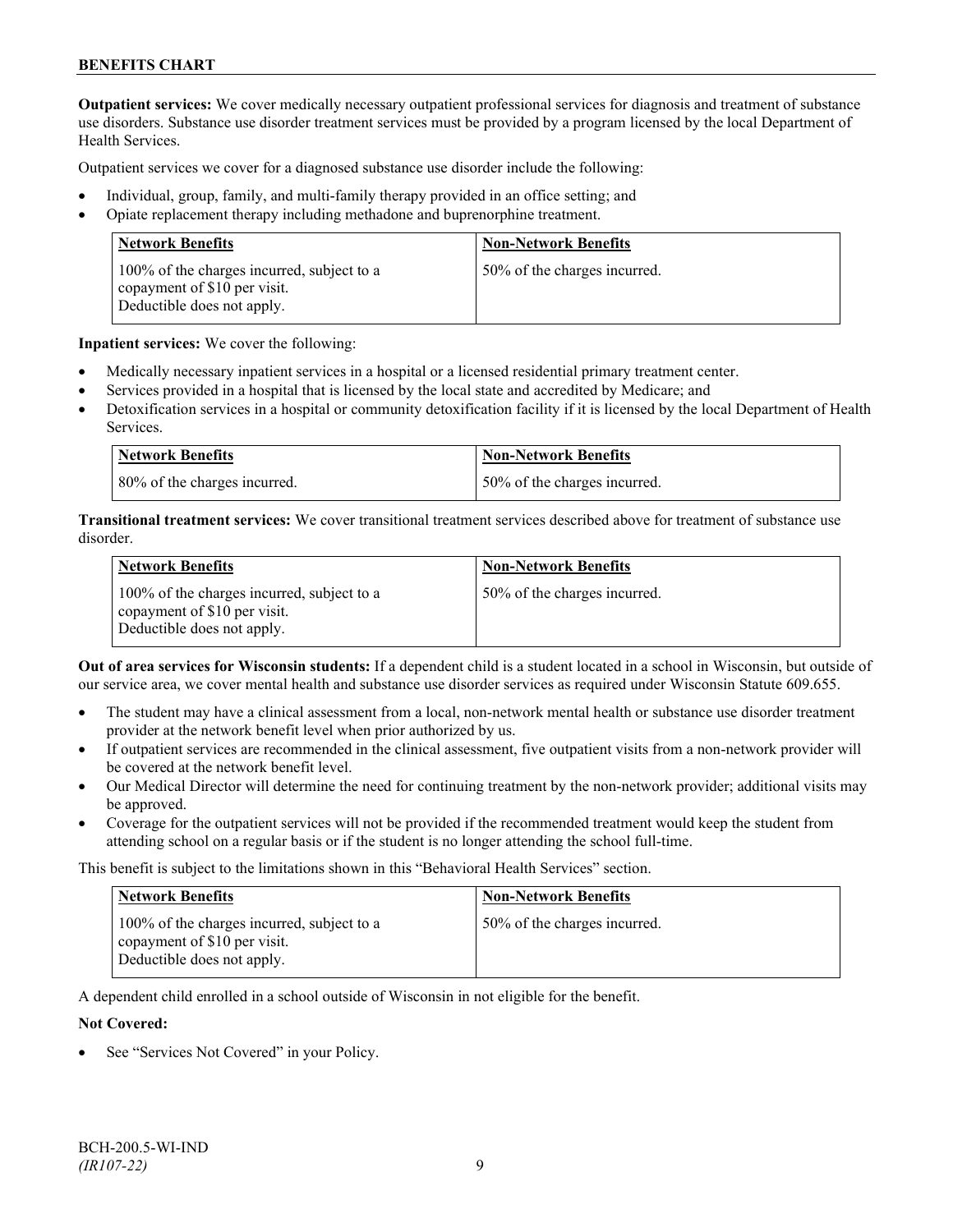# **CHIROPRACTIC SERVICES**

## **Covered Services:**

We cover chiropractic services for rehabilitative care. Chiropractic services are adjustments to any abnormal articulations of the human body, especially those of the spinal column, for the purpose of giving freedom of action to impinged nerves that may cause pain or deranged function.

Massage therapy which is performed in conjunction with other treatment/modalities by a chiropractor, is part of a prescribed treatment plan and is not billed separately is covered.

| <b>Network Benefits</b>                                                                                  | <b>Non-Network Benefits</b>  |
|----------------------------------------------------------------------------------------------------------|------------------------------|
| 100% of the charges incurred, subject to a<br>copayment of \$30 per visit.<br>Deductible does not apply. | 50% of the charges incurred. |

# **Not Covered:**

- Massage therapy for the purpose of comfort or convenience of the Insured.
- See "Services Not Covered" in your Policy.

# **CLINICAL TRIALS**

## **Covered Services:**

We cover certain routine services if you participate in a Phase I, Phase II, Phase III or Phase IV approved clinical trial that is conducted in relation to the prevention, detection, or treatment of cancer or other life-threatening disease or condition as defined in the Affordable Care Act. Approved clinical trials include (1) federally funded trials when the study or investigation is approved or funded by any of the federal agencies defined in the Public Health Services Act, section 2709 (d) (1) (A); (2) the study or investigation is conducted under an investigational new drug application reviewed by the Food and Drug Administration; and (3) the study or investigation is a drug trial that is exempt from having such an investigational new drug application. We cover routine patient costs for services that would be eligible under the Policy and this Benefits Chart if the service were provided outside of a clinical trial.

| <b>Network Benefits</b>                               | <b>Non-Network Benefits</b>                           |
|-------------------------------------------------------|-------------------------------------------------------|
| Coverage level is same as corresponding Network       | Coverage level is same as corresponding Non-Network   |
| Benefits, depending on type of service provided, such | Benefits, depending on type of service provided, such |
| as Office Visits for Illness or Injury, Inpatient or  | as Office Visits for Illness or Injury, Inpatient or  |
| Outpatient Hospital Services.                         | Outpatient Hospital Services.                         |

## **Not Covered:**

- The investigative or experimental item, device or service itself.
- Items or services that are provided solely to satisfy data collection and analysis needs and that are not used in the direct clinical management of the patient.
- A service that is clearly inconsistent with widely accepted and established standards of care for a particular diagnosis.
- See "Services Not Covered" in your Policy.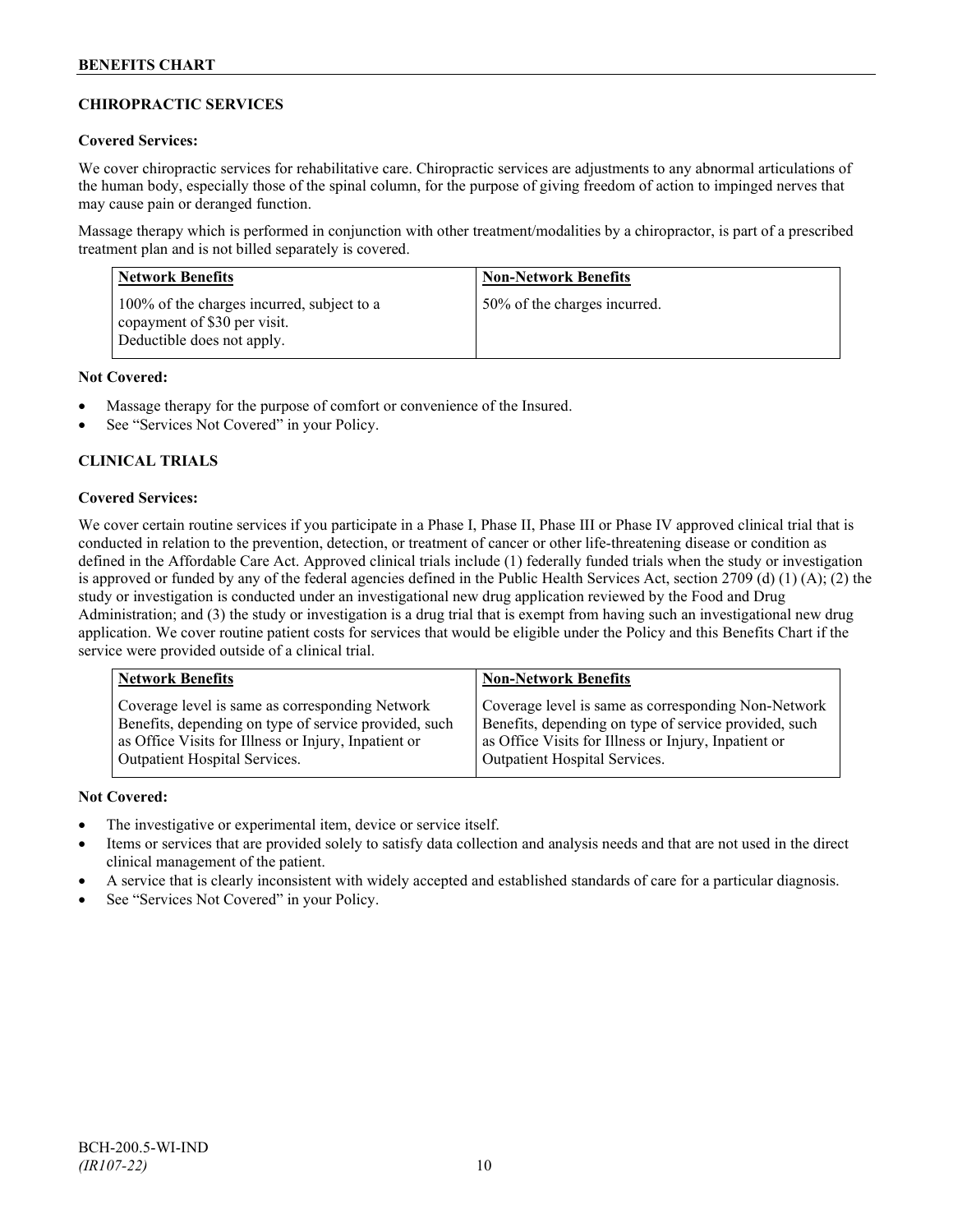# **DENTAL SERVICES**

## **Covered Services:**

We cover services as described below.

**Accidental dental services:** We cover services dentally necessary to treat and restore damage done to sound, natural, unrestored teeth as a result of an accidental injury. Coverage is for damage caused by external trauma to face and mouth only, not for cracked or broken teeth, which result from biting or chewing. We cover restorations, root canals, crowns and replacement of teeth lost that are directly related to the accident in which the Insured was involved. We cover initial exams, xrays and palliative treatment including extractions, and other oral surgical procedures directly related to the accident. Subsequent treatment must be initiated within the specified time-frame and must be directly related to the accident. We do not cover restoration and replacement of teeth that are not "sound and natural" at the time of the accident.

Subsequent treatment must be initiated within the specified time-frame and must be directly related to the accident. We do not cover restoration and replacement of teeth that are not "sound and natural" at the time of the accident.

Full mouth rehabilitation to correct occlusion (bite) and malocclusion (misaligned teeth not due to the accident) are not covered.

When an implant-supported dental prosthetic treatment is pursued, benefits are Limited to the amount that would be paid toward the placement of a removable dental prosthetic appliance that could be used in the absence of implant treatment.

| <b>Network Benefits</b>      | <b>Non-Network Benefits</b> |
|------------------------------|-----------------------------|
| 80% of the charges incurred. | No coverage.                |

For all accidental dental services, treatment and/or restoration must be initiated within six months of the date of the injury. Coverage is Limited to the initial course of treatment and/or initial restoration. Services must be provided within twentyfour months of the date of injury to be covered.

#### **Medical referral dental services**

**Medically necessary outpatient dental services:** We cover medically necessary outpatient dental services. Coverage is Limited to dental services required for treatment of an underlying medical condition, e.g., removal of teeth to complete radiation treatment for cancer of the jaw, cysts and lesions.

| Network Benefits             | <b>Non-Network Benefits</b>  |
|------------------------------|------------------------------|
| 80% of the charges incurred. | 50% of the charges incurred. |

**Medically necessary hospitalization and anesthesia for dental care:** We cover medically necessary hospitalization and anesthesia for dental care. This is Limited to charges incurred by an Insured who: (1) is a child under age 5; (2) is severely disabled; (3) has a medical condition, and requires hospitalization or general anesthesia for dental care treatment; or (4) is a child between ages 5 and 12 and care in dental offices has been attempted unsuccessfully and usual methods of behavior modification have not been successful, or when extensive amounts of restorative care, exceeding 4 appointments, are required.

Coverage is Limited to facility and anesthesia charges. Oral surgeon/dentist professional fees are not covered. The following are examples, though not all-inclusive, of medical conditions which may require hospitalization for dental services: severe asthma, severe airway obstruction or hemophilia. Hospitalization required due to the behavior of the Insured or due to the extent of the dental procedure is not covered.

| <b>Network Benefits</b>      | <b>Non-Network Benefits</b>  |
|------------------------------|------------------------------|
| 80% of the charges incurred. | 50% of the charges incurred. |

**Medical complications of dental care:** We cover medical complications of dental care. Treatment must be medically necessary care and related to medical complications of non-covered dental care, including complications of the head, neck, or substructures.

| Network Benefits             | Non-Network Benefits         |
|------------------------------|------------------------------|
| 80% of the charges incurred. | 50% of the charges incurred. |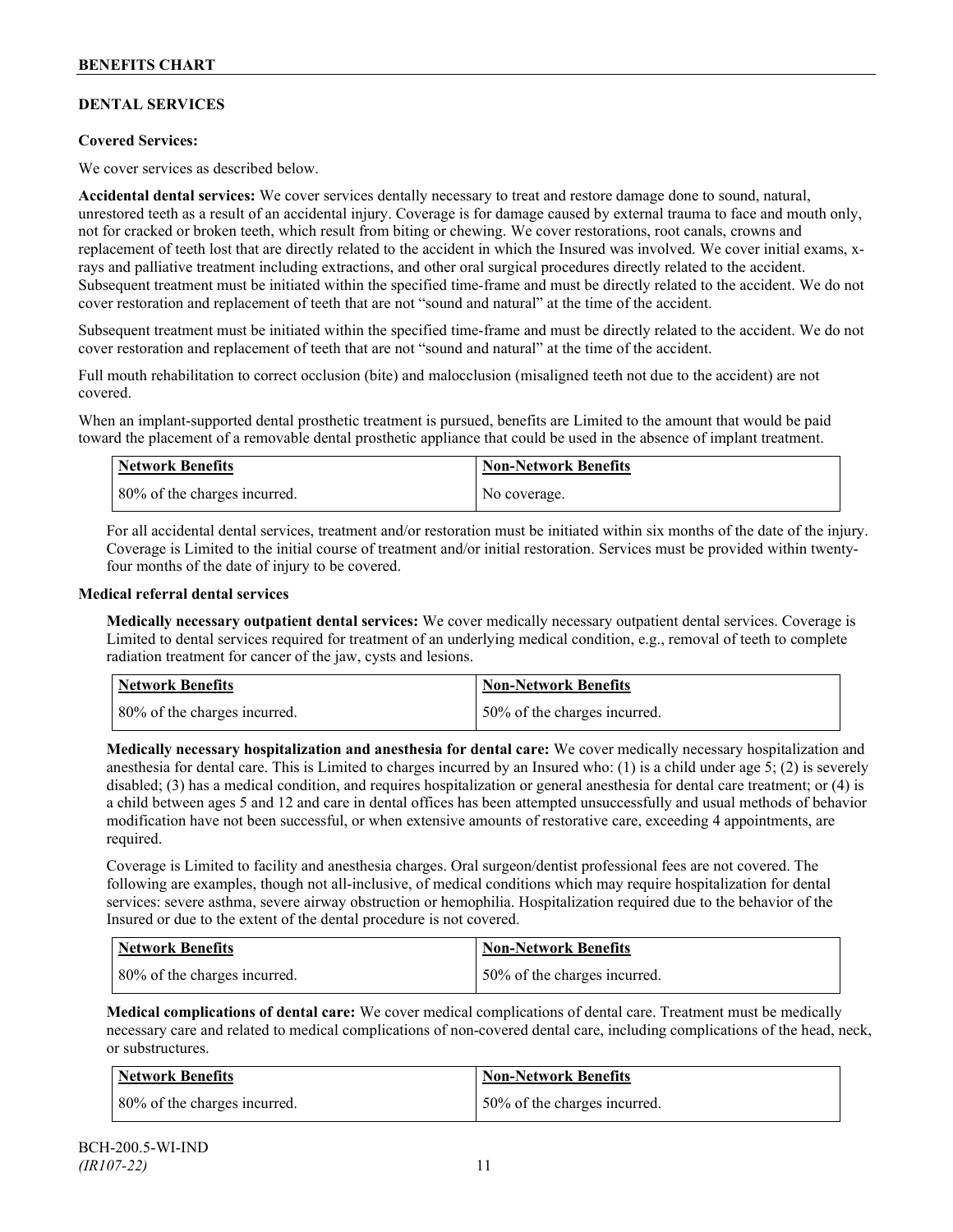**Oral surgery:** We cover oral surgery. Coverage is Limited to treatment of medical conditions requiring oral surgery, such as treatment of oral neoplasm, non-dental cysts, fracture of the jaw, trauma of the mouth and jaw, and any other oral surgery procedures provided as medically necessary dental services.

| <b>Network Benefits</b>      | <b>Non-Network Benefits</b>  |
|------------------------------|------------------------------|
| 80% of the charges incurred. | 50% of the charges incurred. |

**Treatment of cleft lip and cleft palate:** We cover treatment of cleft lip and cleft palate of a dependent child, including orthodontic treatment and oral surgery directly related to the cleft. Dental services which are not required for the treatment of cleft lip or cleft palate are not covered. If a dependent child covered under your Policy is also covered under a dental plan which includes orthodontic services, that dental plan shall be considered primary for the necessary orthodontic services. Oral appliances are subject to the same copayment, conditions and limitations as durable medical equipment.

| <b>Network Benefits</b>                               | <b>Non-Network Benefits</b>                           |
|-------------------------------------------------------|-------------------------------------------------------|
| Coverage level is same as corresponding Network       | Coverage level is same as corresponding Non-Network   |
| Benefits, depending on type of service provided, such | Benefits, depending on type of service provided, such |
| as Office Visits for Illness or Injury, Inpatient or  | as Office Visits for Illness or Injury, Inpatient or  |
| Outpatient Hospital Services.                         | Outpatient Hospital Services.                         |

**Treatment of temporomandibular disorder (TMD) and craniomandibular disorder (CMD):** We cover diagnostic procedures, surgical treatment and non-surgical treatment (including intraoral splint therapy devices) for temporomandibular disorder (TMD) and craniomandibular disorder (CMD), which is medically necessary care. Dental services which are not required to directly treat TMD or CMD are not covered.

| <b>Network Benefits</b>      | Non-Network Benefits         |
|------------------------------|------------------------------|
| 80% of the charges incurred. | 50% of the charges incurred. |

## **Not Covered:**

- Dental treatment, procedures or services not listed in this Benefits Chart.
- Accident-related dental services if treatment is: (1) provided to teeth which are not sound and natural; (2) to teeth which have been restored; (3) initiated beyond six months from the date of the injury; (4) received beyond the initial treatment or restoration; or (5) received beyond twenty-four months from the date of injury.
- Accident-related dental services by a Non-Network provider.
- Oral surgery to remove wisdom teeth.
- Orthognathic treatment or procedures and all related services.
- See "Services Not Covered" in your Policy.

# **DIABETIC EQUIPMENT AND SUPPLIES**

## **Covered Services:**

We cover physician prescribed medically appropriate and necessary drugs and supplies used in the management and treatment of diabetes for members with gestational, Type I or Type II diabetes including durable diabetic equipment and disposable supplies, as described below.

Certain items are only covered if your condition meets our coverage criteria and obtained through an authorized vendor. For more information on what we cover and any prior authorization requirements, call Member Services or log on to your "*my*HealthPartners" account at [healthpartners.com.](http://www.healthpartners.com/)

Insulin and medications for diabetes are covered as outpatient drugs under the "Prescription Drug Services" section.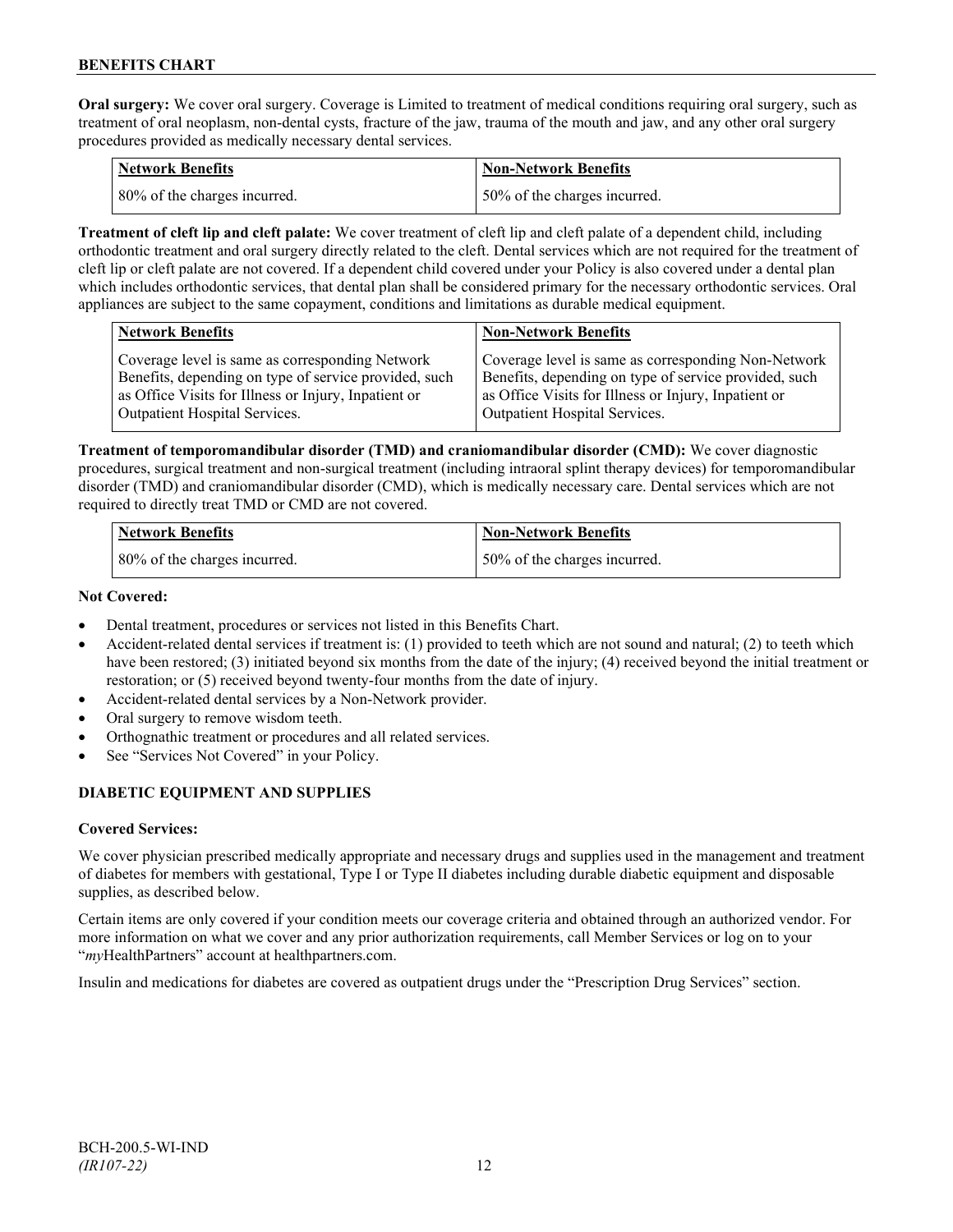**Pumps and pump supplies.** These include diabetic insulin pumps, diabetic infusion pumps and infusion pump supplies such as infusion sets, tubing, connectors and syringe reservoirs.

| <b>Network Benefits</b>      | <b>Non-Network Benefits</b>  |
|------------------------------|------------------------------|
| 80% of the charges incurred. | 50% of the charges incurred. |

## **All other durable equipment and diabetic supplies**

Durable Diabetic Equipment and Supplies. These include continuous glucose monitoring system (CGMS), transmitter, sensors and receivers, diabetic blood glucose monitors and control/calibrating solutions (for checking accuracy or testing equipment and test strips).

Disposable Diabetic Supplies. These are one-time use supplies, including syringes, lancets, lancet devices, blood and urine ketone test strips, and needles.

Certain diabetic supplies and equipment must be purchased at a pharmacy.

| <b>Network Benefits</b>      | <b>Non-Network Benefits</b>  |
|------------------------------|------------------------------|
| 80% of the charges incurred. | 50% of the charges incurred. |

#### **Limitations:**

- No more than a 90-day supply of diabetic supplies are covered and dispensed at a time.
- We require that certain diabetic supplies and equipment be purchased at a pharmacy.
- Diabetic supplies and equipment are limited to certain models and brands.
- Durable medical equipment and supplies must be obtained from or repaired by approved vendors.
- Covered services and supplies are based on established medical policies, which are subject to periodic review and modification by the medical or dental directors. Our medical policy for diabetic supplies includes information on our required models and brands. These medical policies (medical coverage criteria) are available by calling Member Services, or logging on to your "*my*HealthPartners" account at healthpartners.com.

## **Not Covered:**

- Replacement or repair of any covered items, if the items are (i) damaged or destroyed by misuse, abuse or carelessness, (ii) lost; or (iii) stolen.
- Duplicate or similar items.
- Labor and related charges for repair of any covered items which are more than the cost of replacement by an approved vendor.
- Batteries for monitors and equipment.
- Sales tax, mailing, delivery charges, service call charges.
- See "Services Not Covered" in your Policy.

## **DIAGNOSTIC IMAGING SERVICES**

## **Covered Services:**

We cover diagnostic imaging, when ordered by a provider and provided in a clinic or outpatient hospital facility.

We cover services provided in a clinic or outpatient hospital facility. To see the benefit level for inpatient hospital or skilled nursing facility services, see benefits under Inpatient Hospital and Skilled Nursing Facility Services.

#### **Outpatient magnetic resonance imaging (MRI) and computed tomography (CT)**

| Network Benefits             | <b>Non-Network Benefits</b>  |
|------------------------------|------------------------------|
| 80% of the charges incurred. | 50% of the charges incurred. |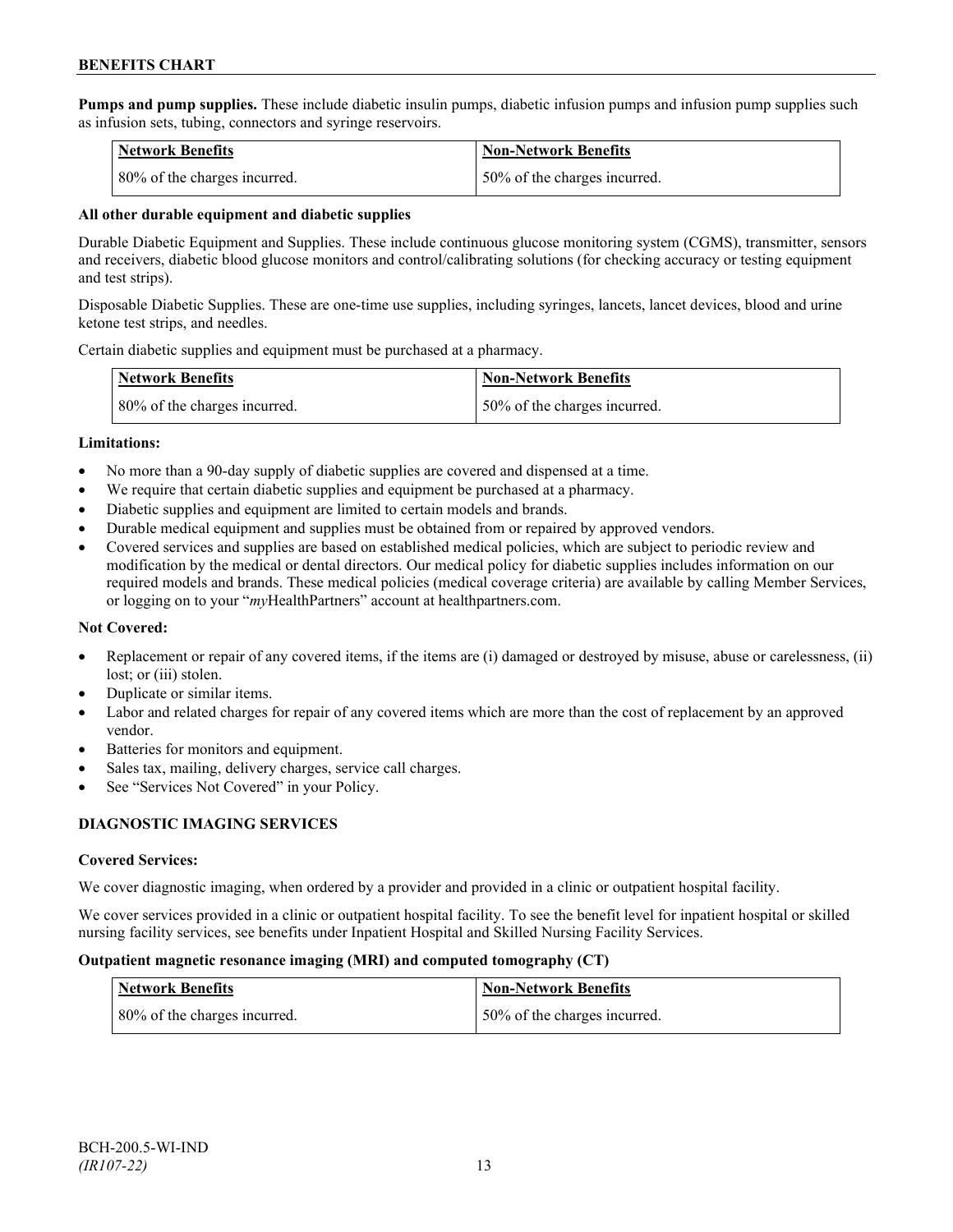#### **All other outpatient diagnostic imaging services**

#### **Services for illness or injury**

| <b>Network Benefits</b>      | Non-Network Benefits          |
|------------------------------|-------------------------------|
| 80% of the charges incurred. | 150% of the charges incurred. |

#### **Preventive services (MRI/CT procedures are not considered preventive)**

Diagnostic imaging services associated with preventive services are covered at the benefit level shown in the "Preventive Services" section of this Benefits Chart.

#### **Not Covered:**

See "Services Not Covered" in your Policy.

# **DURABLE MEDICAL EQUIPMENT, PROSTHETICS, ORTHOTICS AND SUPPLIES**

#### **Covered Services:**

We cover equipment and services, as described below.

We cover durable medical equipment and services, prosthetics, orthotics, and supplies, subject to the limitations below, including certain disposable supplies, and enteral feedings.

We cover external hearing aids, cochlear implants, and related treatment prescribed by a physician or by a licensed audiologist for Insureds under 18 years of age who have hearing loss.

We also cover basic hearing aids for Insureds age 18 or older for the correction of a hearing impairment.

Osseointegrated or bone-anchored hearing aids are only covered for Insureds who have hearing loss that is not correctable by any other procedure.

Hearing aids are Limited to one basic, standard hearing aid for each ear every three years.

A basic hearing aid is defined as a hearing device that consists of a microphone, amplifier, volume control, battery and receiver. It does not include upgrades above and beyond the functionality of a basic hearing aid, including, but not Limited to, hearing improvements for group settings, background noise, Bluetooth/remote control functionality, or extended warranties. Charges for upgrades above the cost of a basic, standard hearing aid are not covered.

Diabetic equipment and supplies are covered under the "Diabetic Equipment and Supplies" section.

| <b>Network Benefits</b>      | Non-Network Benefits         |
|------------------------------|------------------------------|
| 80% of the charges incurred. | 50% of the charges incurred. |

#### **Special dietary treatment for phenylketonuria (PKU) if it meets our medical coverage criteria**

| <b>Network Benefits</b>      | <b>Non-Network Benefits</b>  |
|------------------------------|------------------------------|
| 80% of the charges incurred. | 50% of the charges incurred. |

#### **Oral amino acid based elemental formula if it meets our medical coverage criteria**

| Network Benefits             | <b>Non-Network Benefits</b>  |
|------------------------------|------------------------------|
| 80% of the charges incurred. | 50% of the charges incurred. |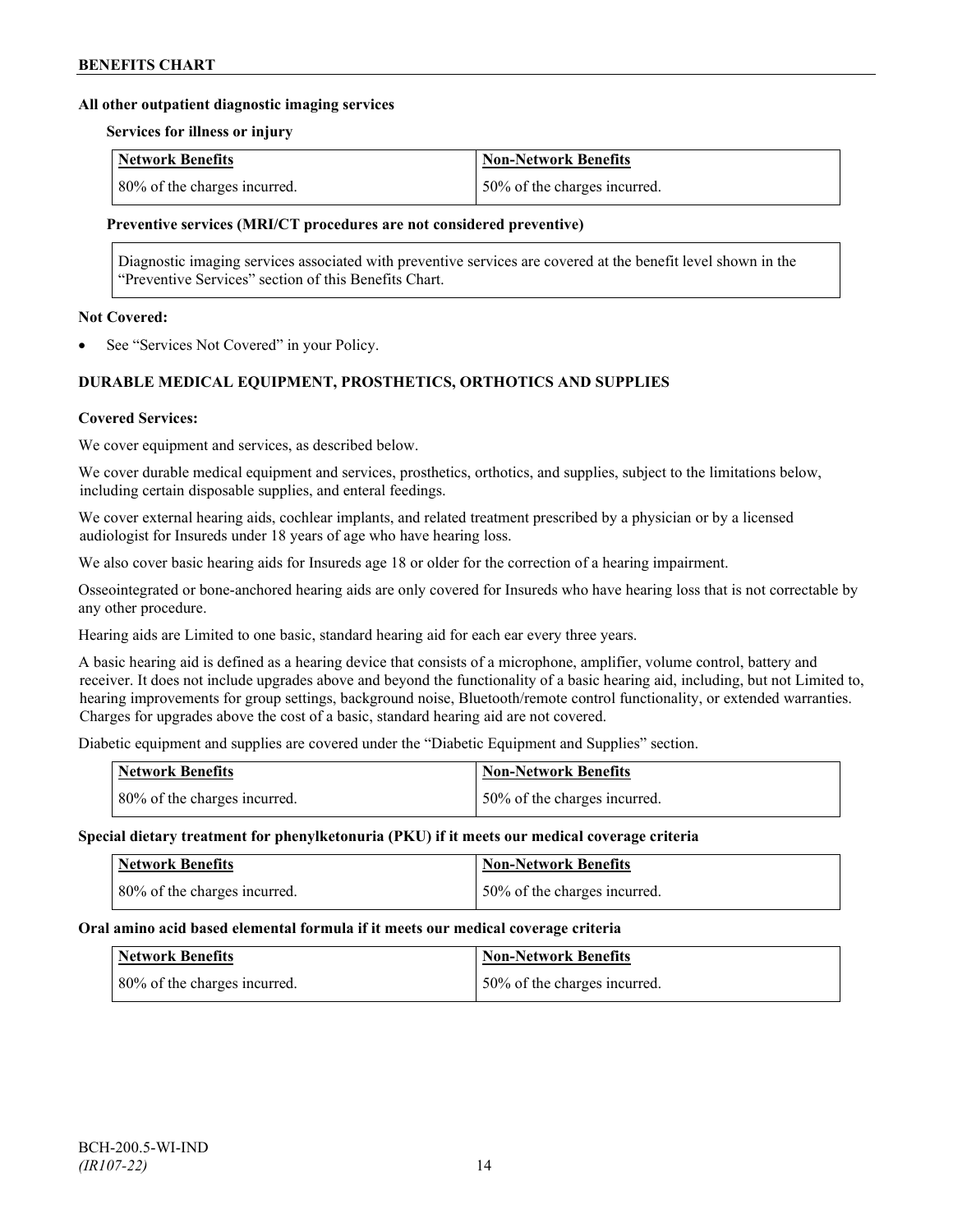## **Limitations:**

Coverage of durable medical equipment is Limited by the following.

- Payment will not exceed the cost of an alternate piece of equipment or service that is effective and medically necessary.
- For prosthetic benefits, other than oral appliances for cleft lip and cleft palate, payment will not exceed the cost of an alternate piece of equipment or service that is effective, medically necessary and enables Insureds to conduct standard activities of daily living.
- We reserve the right to determine if an item will be approved for rental vs. purchase.
- We require that certain diabetic supplies and equipment be purchased at a pharmacy.
- Covered services and supplies are based on established medical policies which are subject to periodic review and modification by the medical directors. Our medical policy for diabetic supplies includes information on our required models and brands. These medical policies (medical coverage criteria) are available by calling Member Services, or logging on to your "*my*HealthPartners" account at [healthpartners.com.](http://www.healthpartners.com/)

## **Not Covered:**

Items which are not eligible for coverage include, but are not Limited to:

- Replacement or repair of any covered items, if the items are (i) damaged or destroyed by misuse, abuse or carelessness, (ii) lost; or (iii) stolen.
- Duplicate or similar items.
- Labor and related charges for repair of any covered items which are more than the cost of replacement by an approved vendor.
- Sales tax, mailing, delivery charges, service call charges.
- Items which are primarily educational in nature or for hygiene, vocation, comfort, convenience or recreation.
- Communication aids or devices: equipment to create, replace or augment communication abilities including, but not Limited to, speech processors, receivers, communication boards, or computer or electronic assisted communication.
- Implantable and osseointegrated or bone-anchored hearing aids and their fitting, except as specifically described in this Benefits Chart. This exclusion does not apply to cochlear implants.
- Eyeglasses, contact lenses and their fitting, measurement and adjustment, except as specifically described in this Benefits Chart.
- Hair prostheses (wigs).
- Household equipment which primarily has customary uses other than medical, such as, but not Limited to, exercise cycles, air purifiers, central or unit air conditioners, water purifiers, non-allergenic pillows, mattresses or waterbeds.
- Household fixtures including, but not Limited to, escalators or elevators, ramps, swimming pools and saunas.
- Modifications to the structure of the home including, but not Limited to, wiring, plumbing or charges for installation of equipment.
- Vehicle, car or van modifications including, but not Limited to, hand brakes, hydraulic lifts and car carrier.
- Rental equipment while owned equipment is being repaired by non-contracted vendors, beyond one month rental of medically necessary equipment.
- Other equipment and supplies, including, but not Limited to assistive devices, that we determine are not eligible for coverage.
- See "Services Not Covered" in your Policy.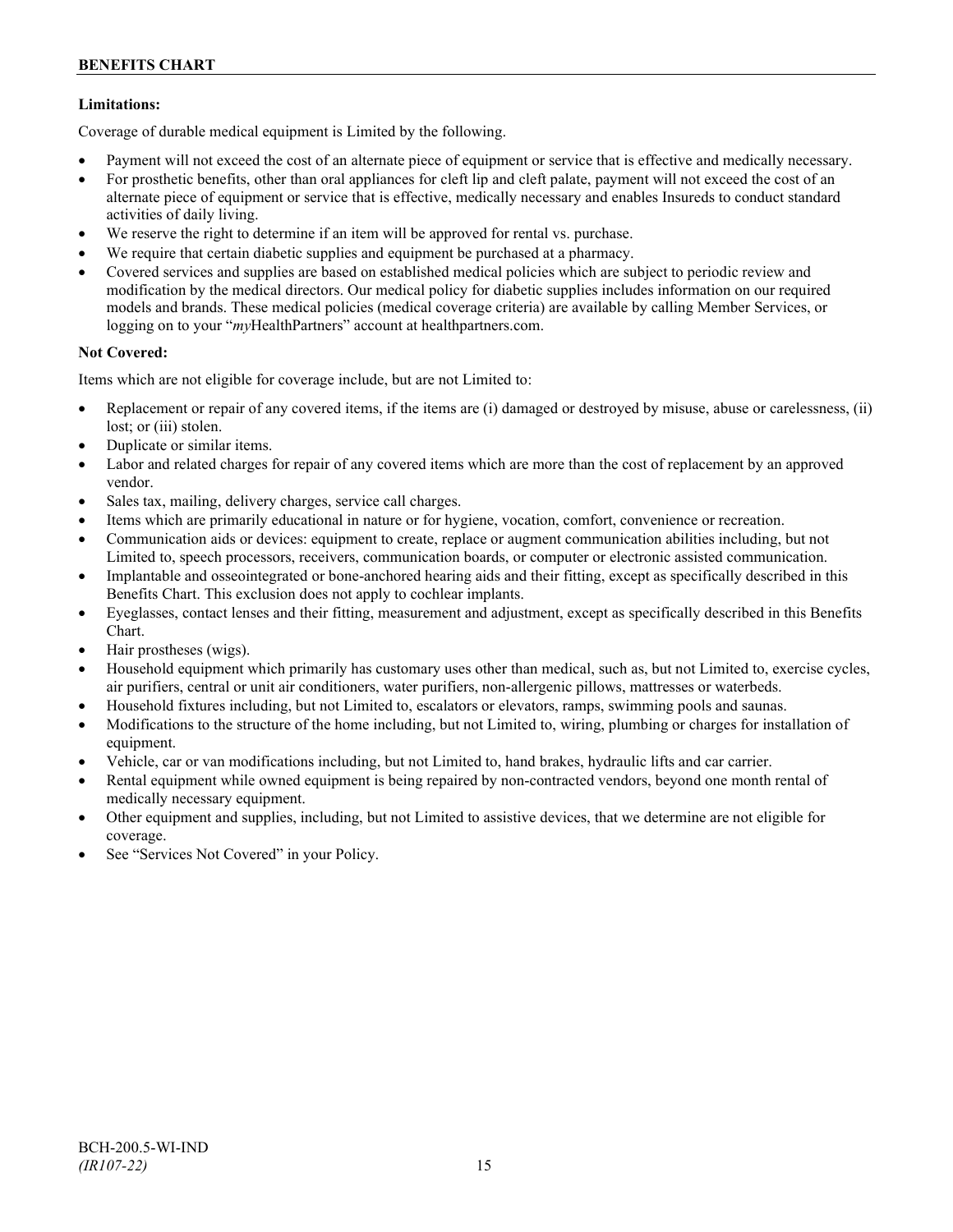# **EMERGENCY AND URGENTLY NEEDED CARE SERVICES**

## **Covered Services:**

We cover services for emergency care and urgently needed care if the services are otherwise eligible for coverage under your Policy.

**Urgently needed care.** These are services to treat an unforeseen illness or injury that:

- are required in order to prevent a serious deterioration in your health, and
- cannot be delayed until the next available clinic or office hours.

| <b>Network Benefits</b>                                                                                  | <b>Non-Network Benefits</b>  |
|----------------------------------------------------------------------------------------------------------|------------------------------|
| 100% of the charges incurred, subject to a<br>copayment of \$30 per visit.<br>Deductible does not apply. | 50% of the charges incurred. |

**Emergency care.** These are services to treat:

- the sudden, unexpected onset of illness or injury which, if left untreated or unattended until the next available clinic or office hours, would result in hospitalization, or
- a condition requiring professional health services immediately necessary to preserve life or stabilize health.

Emergency care includes emergency services as defined in Division BB, Title I, Section 102 of the Consolidated Appropriations Act of 2021.

When reviewing claims for coverage of emergency services, our medical director will take into consideration a reasonable layperson's belief that the circumstances required immediate medical care that could not wait until the next working day or next available clinic appointment.

## **Emergency care in a hospital emergency room, including professional services of a physician**

| Network Benefits             | <b>Non-Network Benefits</b> |
|------------------------------|-----------------------------|
| 80% of the charges incurred. | See Network Benefits.       |

## **Inpatient emergency care in a hospital**

| <b>Network Benefits</b>                    | <b>Non-Network Benefits</b> |
|--------------------------------------------|-----------------------------|
| $\frac{1}{2}$ 80% of the charges incurred. | See Network Benefits.       |

#### **Not Covered:**

See "Services Not Covered" in your Policy.

# **GENE THERAPY**

#### **Covered Services:**

We cover gene therapy treatment that meets our current medical coverage criteria.

| <b>Network Benefits</b>                                                                                                                                                                                 | <b>Non-Network Benefits</b> |
|---------------------------------------------------------------------------------------------------------------------------------------------------------------------------------------------------------|-----------------------------|
| Coverage level is same as corresponding Network<br>Benefit, depending on type of service provided, such as<br>Office Visits for Illness or Injury, Inpatient or<br><b>Outpatient Hospital Services.</b> | No coverage.                |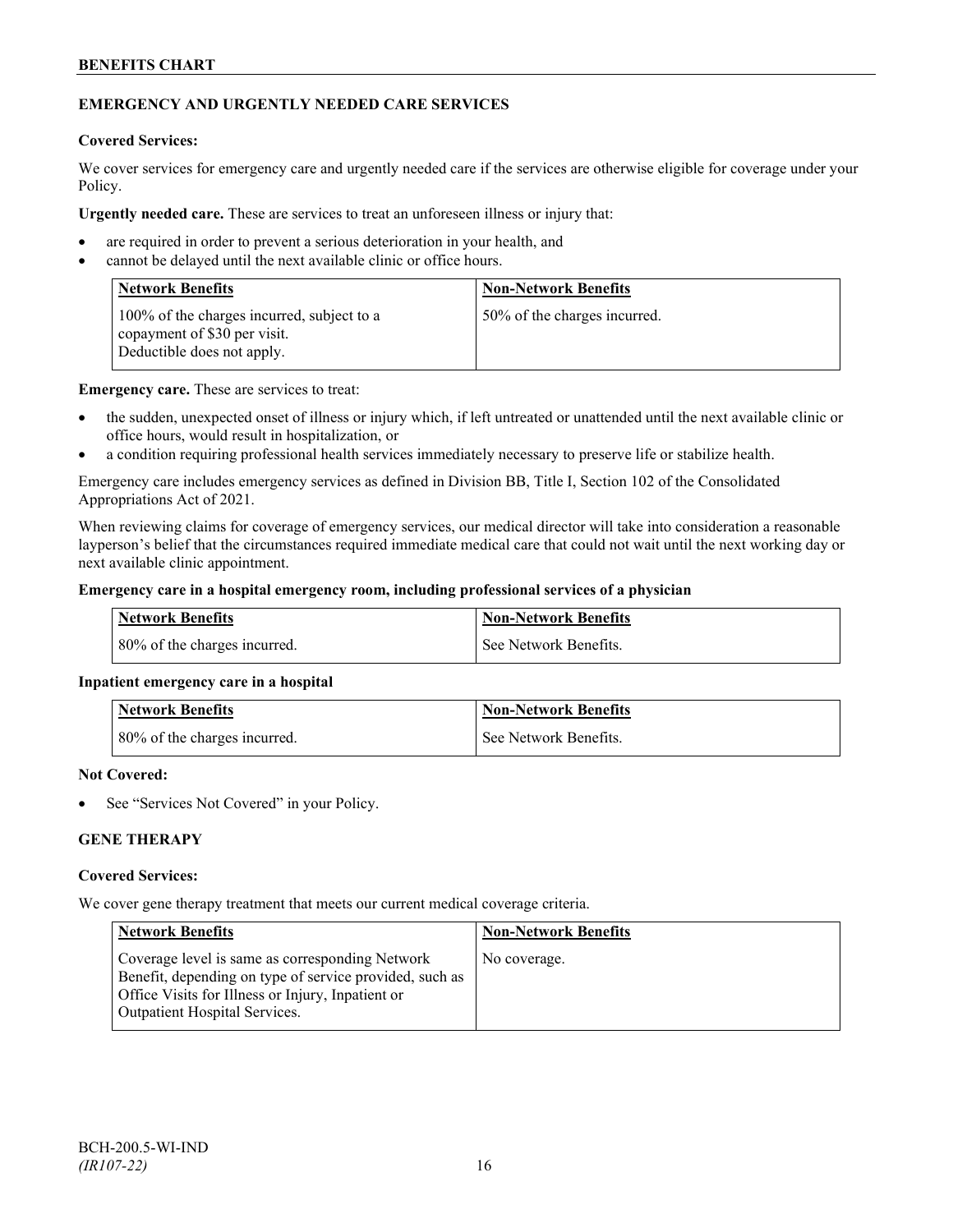# **Limitations:**

- Gene therapy must be provided by a designated provider.
- Specific types of gene therapy are Limited to therapies and conditions specified in our medical coverage criteria.

## **Not Covered:**

See "Services Not Covered" in your Policy.

# **HEALTH EDUCATION**

## **Covered Services:**

We cover education for preventive services and education for the management of chronic health problems (such as diabetes).

| <b>Network Benefits</b>                                     | <b>Non-Network Benefits</b>  |
|-------------------------------------------------------------|------------------------------|
| 100% of the charges incurred.<br>Deductible does not apply. | 50% of the charges incurred. |

#### **Not Covered:**

See "Services Not Covered" in your Policy.

# **HOME-BASED COMPREHENSIVE HEALTH RISK ASSESSMENT**

#### **Covered Services:**

If you meet our criteria for coverage, you may qualify for our home-based comprehensive health risk assessment program. The program covers a health assessment with a designated nurse practitioner.

| <b>Network Benefits</b>                                     | <b>Non-Network Benefits</b> |
|-------------------------------------------------------------|-----------------------------|
| 100% of the charges incurred.<br>Deductible does not apply. | No coverage.                |

## **Not Covered:**

See "Services Not Covered" in your Policy.

## **HOME HEALTH SERVICES**

#### **Covered Services:**

We cover skilled nursing services, physical therapy, occupational therapy, speech therapy, respiratory therapy and other therapeutic services, non-routine prenatal and routine postnatal well child visits (as described in our medical coverage criteria), phototherapy services for newborns, home health aide services and other eligible home health services when provided in your home, if you are homebound (i.e., unable to leave home without considerable effort due to a medical condition). Lack of transportation does not constitute homebound status. For phototherapy services for newborns and high risk prenatal services, supplies and equipment are included.

We cover total parenteral nutrition/intravenous ("TPN/IV") therapy, equipment, supplies and drugs in connection with IV therapy. IV line care kits are covered under Durable Medical Equipment.

We cover palliative care benefits. Palliative care includes symptom management, education and establishing goals of care. We waive the requirement that you be homebound for a Limited number of home visits for palliative care (as shown in this Benefits Chart), if you have a life-threatening, non-curable condition which has a prognosis of survival of two years or less. Additional palliative care visits are eligible under the home health services benefit if you are homebound and meet all other requirements defined in this section.

You do not need to be homebound to receive total parenteral nutrition/intravenous ("TPN/IV") therapy.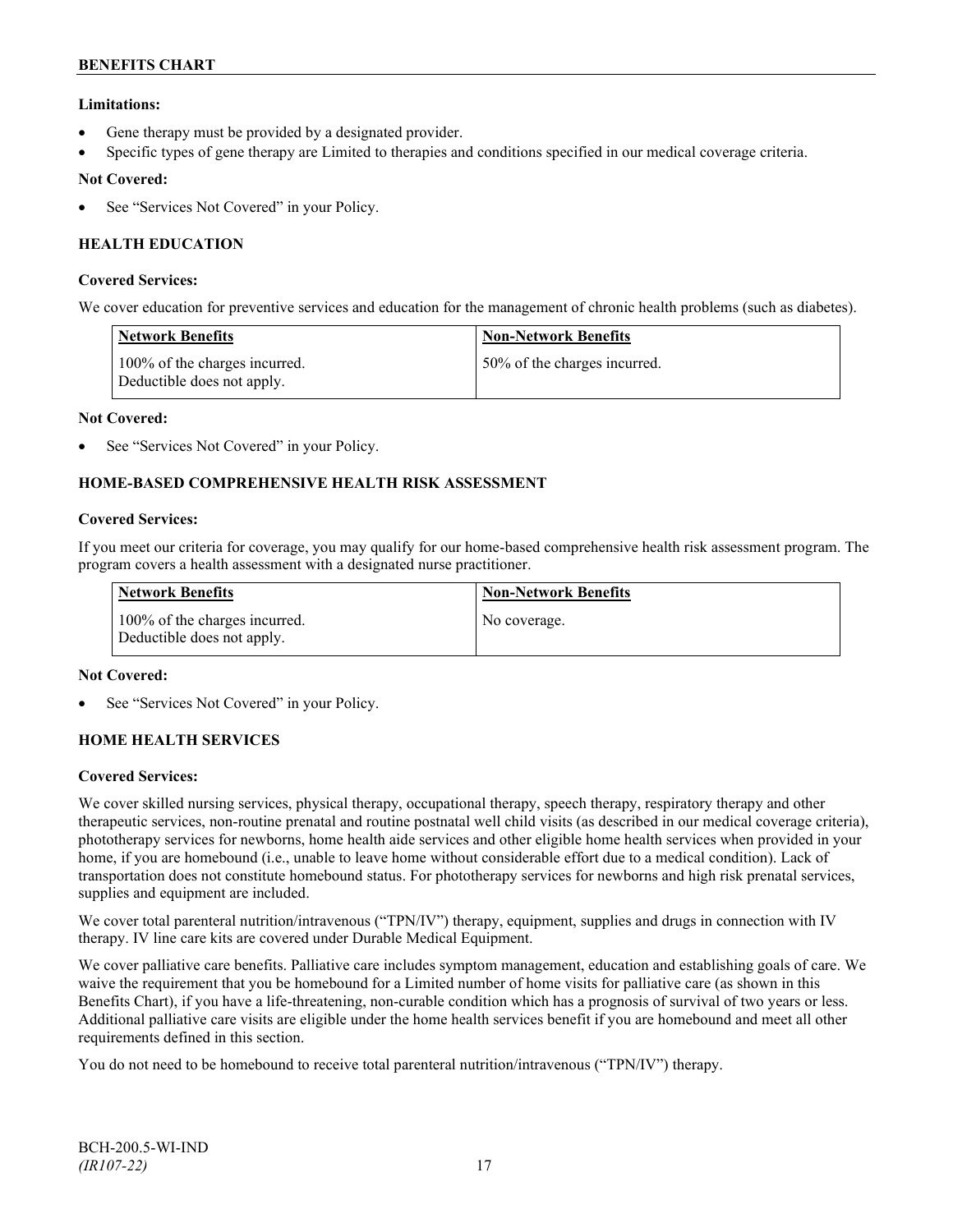Home health services are eligible and covered only when:

- medically necessary; and
- provided as rehabilitative care, terminal care or maternity care; and
- ordered by a physician, and included in the written home care plan.

#### **Physical therapy, occupational therapy, speech therapy, respiratory therapy, home health aide services and palliative care**

## **Primary Care Providers**

| <b>Network Benefits</b>                                                                                  | <b>Non-Network Benefits</b> |
|----------------------------------------------------------------------------------------------------------|-----------------------------|
| 100% of the charges incurred, subject to a<br>copayment of \$10 per visit.<br>Deductible does not apply. | No coverage.                |

#### **Specialty Care Providers**

| <b>Network Benefits</b>                                                                                  | <b>Non-Network Benefits</b> |
|----------------------------------------------------------------------------------------------------------|-----------------------------|
| 100% of the charges incurred, subject to a<br>copayment of \$30 per visit.<br>Deductible does not apply. | No coverage.                |

If more than one home health visit occurs in a day, a separate copayment applies to each. For example, if an occupational therapist and a physical therapist visit a member in the same day, a separate copayment will be charged for each visit.

#### **TPN/IV therapy, skilled nursing services, non-routine prenatal/postnatal services and phototherapy**

| Network Benefits                                            | <b>Non-Network Benefits</b> |
|-------------------------------------------------------------|-----------------------------|
| 100% of the charges incurred.<br>Deductible does not apply. | No coverage.                |

Each 24-hour visit (or shifts up to 24-hour visits) equals one visit and counts toward the Maximum visits for all other services shown below. Any visit that lasts less than 24 hours regardless of the length of the visit, will count as one visit toward the Maximum visits for all other services shown below. All visits must be medically necessary and benefit eligible.

#### **Routine postnatal well child visits**

| Network Benefits                                            | <b>Non-Network Benefits</b>  |
|-------------------------------------------------------------|------------------------------|
| 100% of the charges incurred.<br>Deductible does not apply. | 50% of the charges incurred. |

#### **Maximum visits for palliative care:**

If you are eligible to receive palliative care in the home and you are not homebound, there is a maximum of 12 visits per calendar year.

#### **Maximum visits for all services other than palliative care:**

| Network Benefits             | Non-Network Benefits |
|------------------------------|----------------------|
| 60 visits per calendar year. | No coverage.         |

The routine postnatal well child visits do not count toward the visit limit.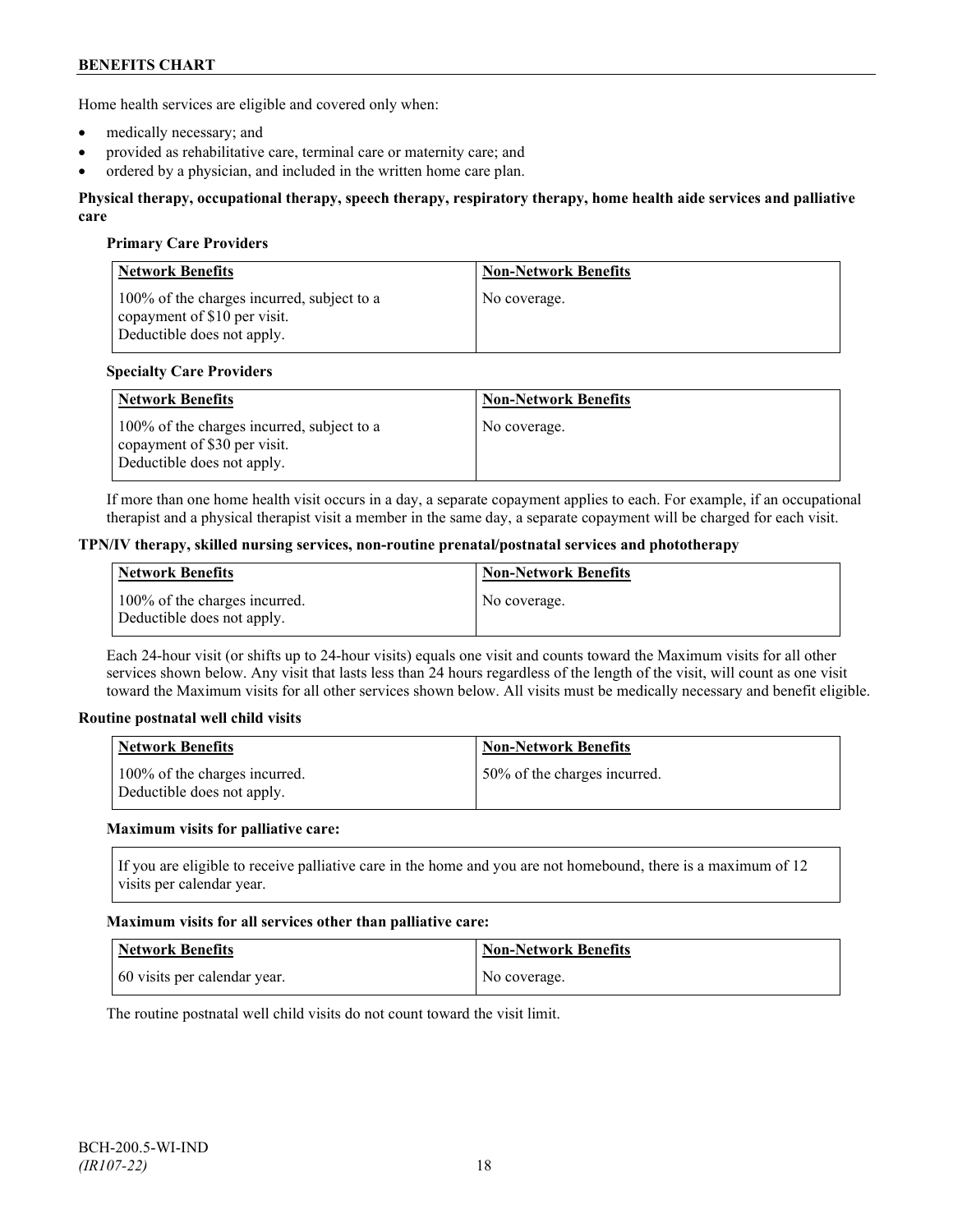# **Limitations:**

- Home health services are not provided as a substitute for a primary caregiver in the home or as relief (respite) for a primary caregiver in the home. We will not reimburse family members or residents in your home for the above services.
- A service shall not be considered a skilled nursing service merely because it is performed by, or under the direct supervision of, a licensed nurse. Where a service (such as tracheotomy suctioning or ventilator monitoring) or like services, can be safely and effectively performed by a non-medical person (or self-administered), without the direct supervision of, a licensed nurse, the service shall not be regarded as a skilled nursing service, whether or not a skilled nurse actually provides the service. The unavailability of a competent person to provide a non-skilled service shall not make it a skilled service when a skilled nurse provides it. Only the skilled nursing component of so-called "blended" services (i.e. services which include skilled and non-skilled components) are covered under this Benefits Chart.

# **Not Covered:**

- Home Health Services by a Non-Network provider.
- Financial or legal counseling services.
- Housekeeping or meal services in your home.
- Private duty nursing services.
- Services provided by a family member or enrollee, or a resident in the enrollee's home.
- Vocational rehabilitation and recreational or educational therapy. Recreation therapy is therapy provided solely for the purpose of recreation, including, but not Limited to: (a) requests for physical therapy or occupational therapy to improve athletic ability, and (b) braces or guards to prevent sports injuries.
- See "Services Not Covered" in your Policy.

# **HOME HOSPICE SERVICES**

## **Applicable Definitions:**

**Part-time.** This is up to two hours of service per day, more than two hours is considered continuous care.

**Continuous Care.** This is from two to twelve hours of service per day provided by a registered nurse, licensed practical nurse, or home health aide, during a period of crisis in order to maintain a terminally ill patient at home.

**Appropriate Facility.** This is a nursing home, hospice residence, or other inpatient facility.

**Custodial Care Related to Hospice Services.** This means providing assistance in the activities of daily living and the care needed by a terminally ill patient which can be provided by primary caregiver (i.e., family member or friend) who is responsible for the patient's home care.

## **Covered Services:**

**Home hospice program:** We cover the services described below if you are terminally ill and accepted as a home hospice program participant. You must meet the eligibility requirements of the program, and elect to receive services through the home hospice program. The services will be provided in your home, with inpatient care available when medically necessary as described below. If you elect to receive hospice services, you do so in lieu of curative treatment for your terminal illness for the period you are enrolled in the home hospice program.

**Eligibility:** In order to be eligible to be enrolled in the home hospice program, you must: (1) be a terminally ill patient (prognosis of six months or less); (2) have chosen a palliative treatment focus (i.e., emphasizing comfort and supportive services rather than treatment attempting to cure the disease or condition); and (3) continue to meet the terminally ill prognosis as reviewed by our medical director or his or her designee over the course of care. You may withdraw from the home hospice program at any time.

**Eligible services:** Hospice services include the following services provided in accordance with an approved hospice treatment plan:

- Home Health Services:
	- o Part-time care provided in your home by an interdisciplinary hospice team (which may include a physician, nurse, social worker, and spiritual counselor) and medically necessary home health services are covered.
	- o One or more periods of continuous care in your home or in a setting which provides day care for pain or symptom management, when medically necessary, will be covered.
- Inpatient Services: We cover medically necessary inpatient services.

BCH-200.5-WI-IND *(IR107-22)* 19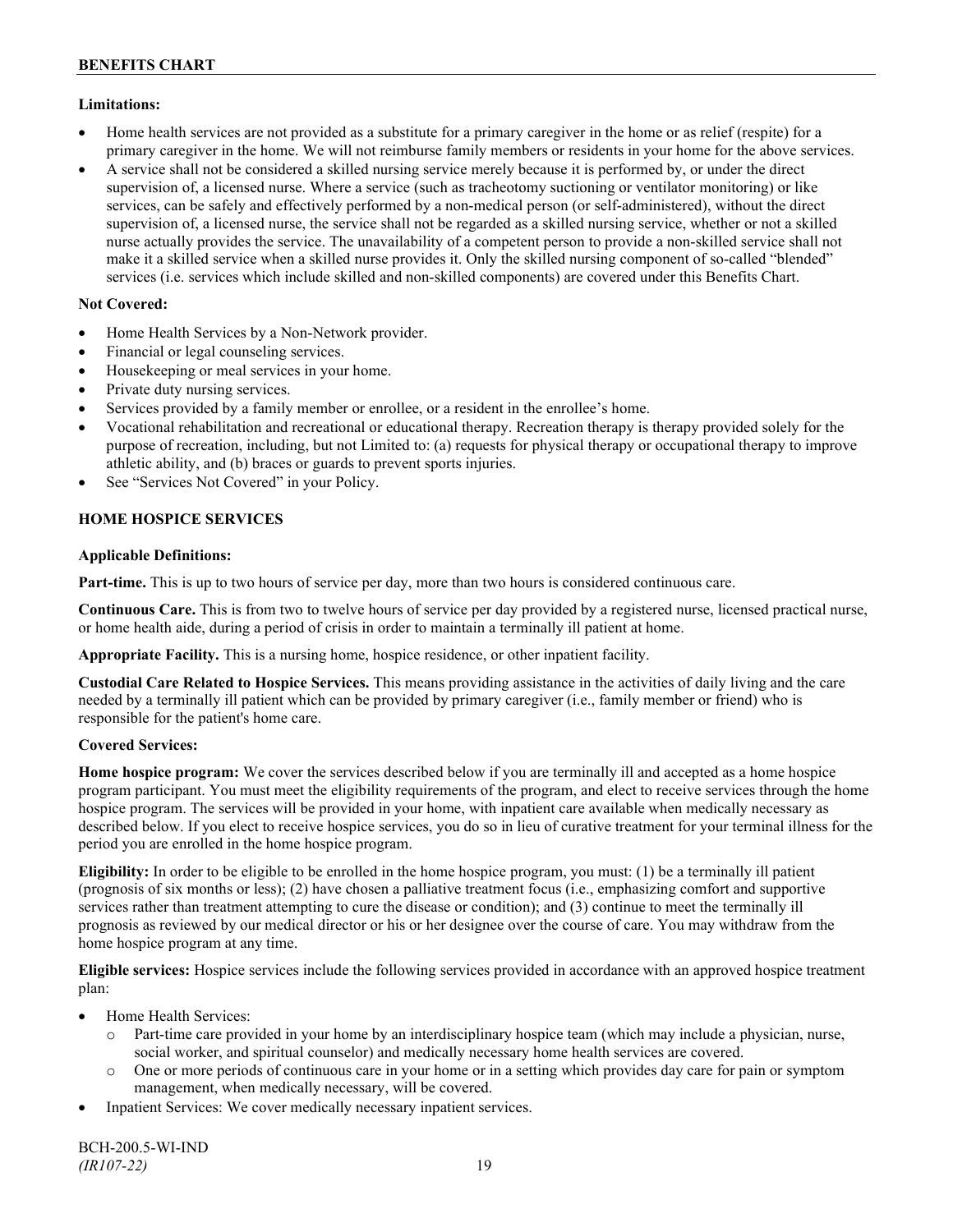- Other Services:
	- o Respite care is covered for care in your home or in an appropriate facility, to give your primary caregivers (i.e., family members or friends) rest and/or relief when necessary in order to maintain a terminally ill patient at home*.*
	- o Medically necessary medications for pain and symptom management.
	- o Semi-electric hospital beds and other durable medical equipment are covered.
	- o Emergency and non-emergency care is covered.

| <b>Network Benefits</b>      | <b>Non-Network Benefits</b> |
|------------------------------|-----------------------------|
| 80% of the charges incurred. | No coverage.                |

Respite care is Limited to 5 days per episode, and respite care and continuous care combined are Limited to 30 days.

# **Not Covered:**

- Home Hospice Services by a Non-Network provider.
- Financial or legal counseling services.
- Housekeeping or meal services in your home.
- Custodial or maintenance care related to hospice services, whether provided in the home or in a nursing home.
- Any service not specifically described as covered services under this home hospice services benefits.
- Any services provided by members of your family or residents in your home.
- See "Services Not Covered" in your Policy.

# **HOSPITAL AND SKILLED NURSING FACILITY SERVICES**

# **Covered Services:**

We cover services as described below.

# **Medical or surgical hospital services**

**Inpatient hospital services:** We cover the following medical or surgical services, for the treatment of acute illness or injury, which require the level of care only provided in an acute care facility. These services must be authorized by a physician.

Inpatient hospital services include: room and board; the use of operating or maternity delivery rooms; intensive care facilities; newborn nursery facilities; general nursing care, anesthesia, laboratory and diagnostic imaging services, radiation therapy, physical therapy, prescription drugs or other medications administered during treatment, blood and blood products (unless replaced), and blood derivatives, and other diagnostic or treatment related hospital services; physician and other professional medical and surgical services provided while in the hospital, including gender confirmation surgery that meets medical coverage criteria.

We cover, following a vaginal delivery, a minimum of 48 hours of inpatient care for the mother and newborn child. We cover, following a caesarean section delivery, a minimum of 96 hours of inpatient care for the mother and newborn child.

Health insurance issuers generally may not, under Federal law, restrict benefits for any hospital length of stay in connection with childbirth for the mother of newborn child to less than 48 hours following a vaginal delivery, or less than 96 hours following a caesarean section. However, Federal law generally does not prohibit the mother's or newborn's attending provider, after consulting with the mother, from discharging the mother or her newborn earlier than 48 hours (or 96 hours as applicable). In any case plans and issuers may not, under Federal law, require that a provider obtain authorization from the plan or the insurance issuer for prescribing a length of stay not in excess of 48 hours (or 96 hours).

| Network Benefits             | <b>Non-Network Benefits</b>  |
|------------------------------|------------------------------|
| 80% of the charges incurred. | 50% of the charges incurred. |

Each Insured's admission or confinement, including that of a newborn child, is separate and distinct from the admission or confinement of any other Insured.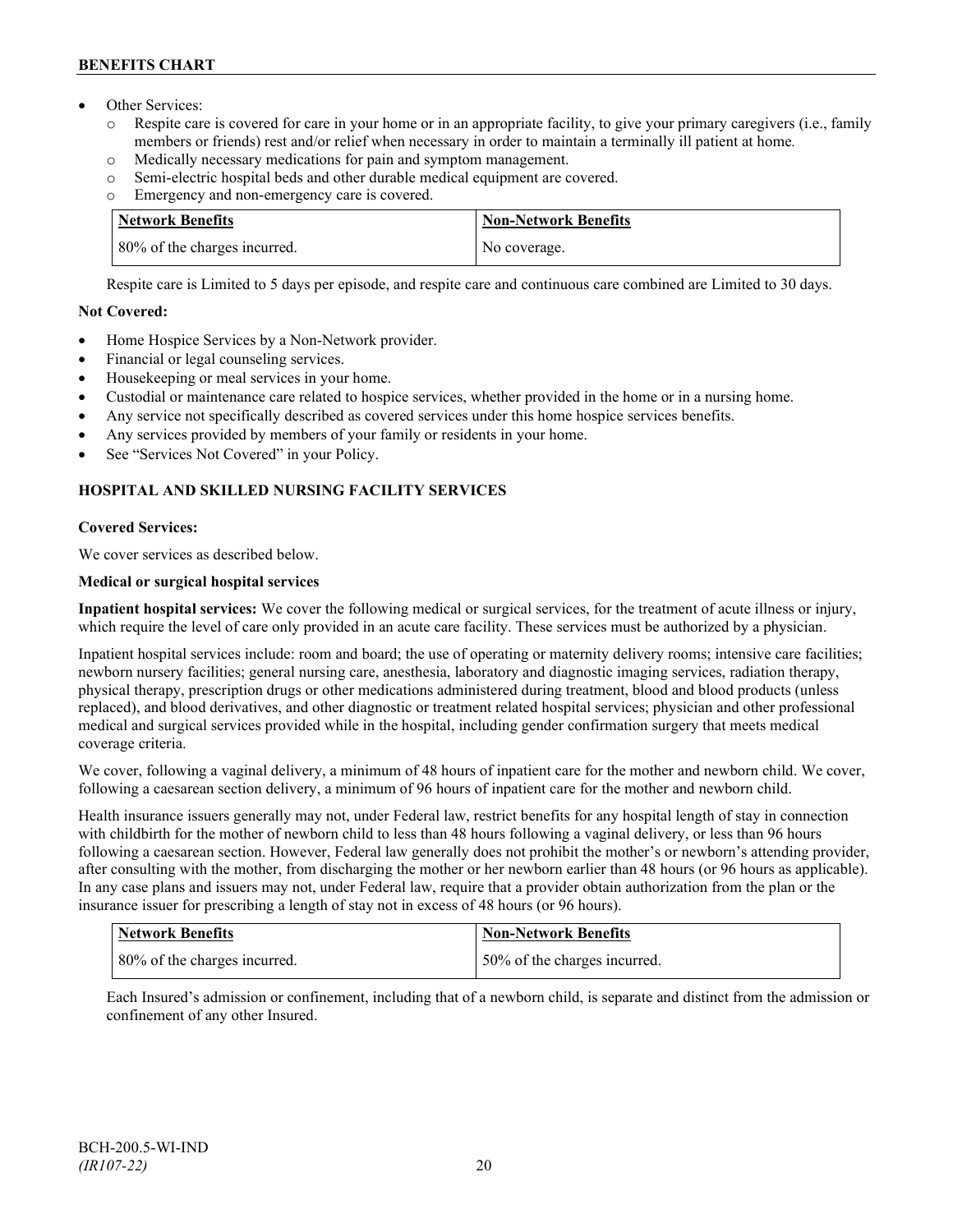**Outpatient hospital, ambulatory care or surgical facility services:** We cover the following medical and surgical services, for diagnosis or treatment of illness or injury on an outpatient basis. These services must be authorized by a physician.

Outpatient services include: use of operating rooms, maternity delivery rooms or other outpatient departments, rooms or facilities; and the following outpatient services: general nursing care, anesthesia, laboratory and diagnostic imaging services, radiation therapy, physical therapy, drugs administered during treatment, blood and blood products (unless replaced), and blood derivatives, and other diagnostic or treatment related outpatient services; physician and other professional medical and surgical services provided while an outpatient, including colonoscopies, and gender confirmation surgery that meets medical coverage criteria.

To see the benefit level for diagnostic imaging services, laboratory services and physical therapy, see benefits under Diagnostic Imaging Services, Laboratory Services and Physical Therapy in this Benefits Chart.

| <b>Network Benefits</b> |                              | <b>Non-Network Benefits</b>  |
|-------------------------|------------------------------|------------------------------|
|                         | 80% of the charges incurred. | 50% of the charges incurred. |

**Skilled nursing facility care:** We cover room and board, daily skilled nursing and related ancillary services for post-acute treatment and rehabilitative care of illness or injury that meets medical coverage criteria.

| Network Benefits                             | <b>Non-Network Benefits</b>                  |
|----------------------------------------------|----------------------------------------------|
| 80% of the charges incurred.                 | 50% of the charges incurred.                 |
| Limited to a 30 day maximum per confinement. | Limited to a 30 day maximum per confinement. |

Each day of services provided under the Network Benefits and Non-Network Benefits, combined, applies toward the maximum shown above.

#### **Not Covered:**

- Services for items for personal convenience, such as television rental, are not covered.
- See "Services Not Covered" in your Policy.

## **INFERTILITY DIAGNOSIS**

## **Covered Services:**

We cover the diagnosis of infertility. These services include diagnostic procedures and tests provided in connection with an infertility evaluation, office visits and consultations to diagnose infertility.

| <b>Network Benefits</b>                                                                                  | <b>Non-Network Benefits</b>  |
|----------------------------------------------------------------------------------------------------------|------------------------------|
| 100% of the charges incurred, subject to a<br>copayment of \$30 per visit.<br>Deductible does not apply. | 50% of the charges incurred. |

Coverage is Limited to office visits and consultations to diagnose infertility. Treatment is not covered.

#### **Not Covered:**

- Infertility/fertility treatment, including, but not limited to, office visits, laboratory services, diagnostic imaging services, and fertility drugs, reversal of sterilization, and sperm, ova or embryo acquisition, retrieval or storage; however, we do cover office visits and consultations to diagnose infertility.
- Services related to the establishment of surrogate pregnancy and fees for a surrogate. However, pregnancy and maternity services are covered for an Insured under this Benefits Chart, including a surrogate pregnancy.
- See "Services Not Covered" in your Policy.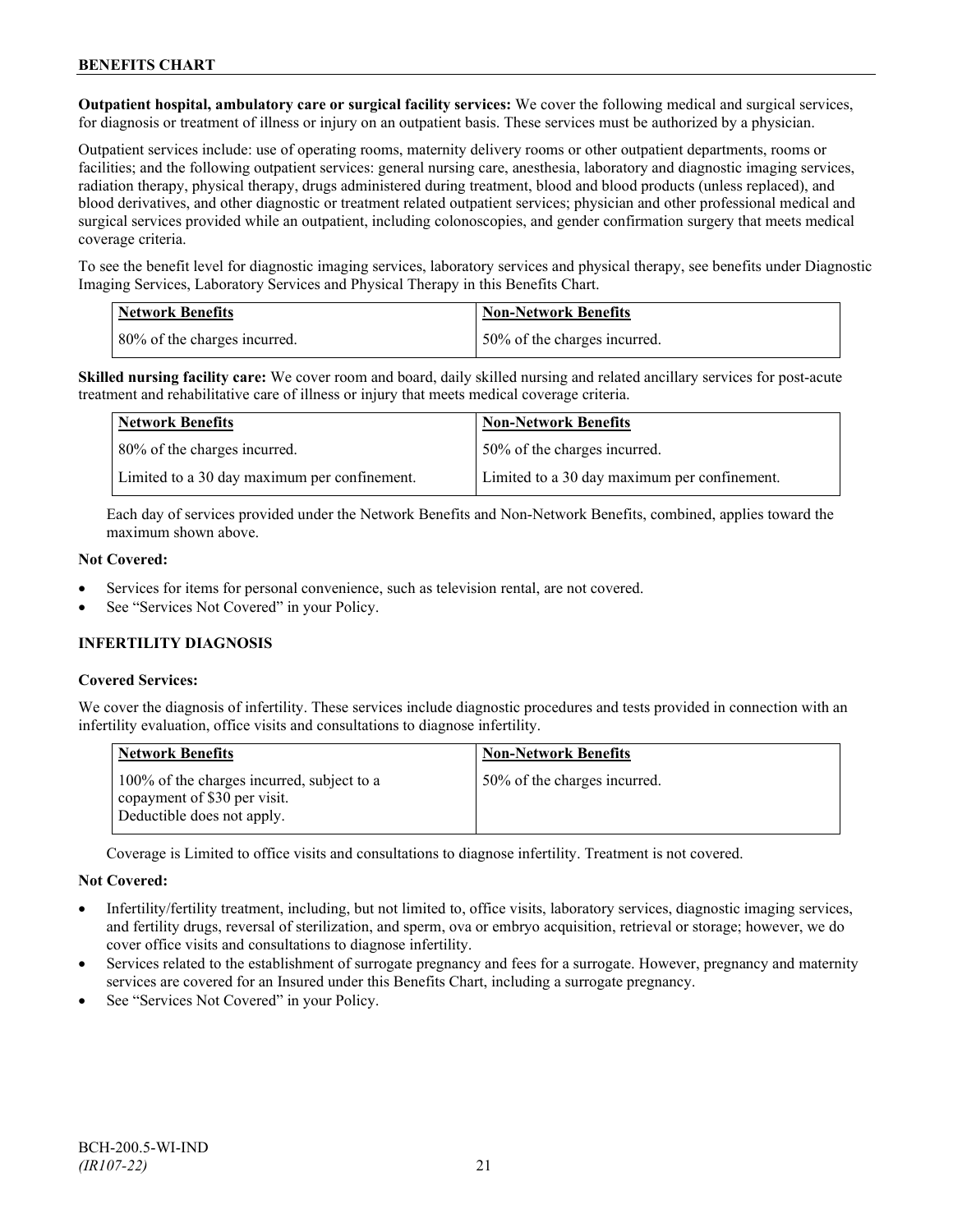# **LABORATORY SERVICES**

## **Covered Services:**

We cover laboratory tests when ordered by a provider and provided in a clinic or outpatient hospital facility. This includes blood tests to detect lead exposure in children between the ages of 6 months and 72 months.

To see the benefit level for inpatient hospital or skilled nursing facility services, see benefits under Inpatient Hospital and Skilled Nursing Facility Services in this Benefits Chart.

**Prostate-specific antigen (PSA) testing.** We cover prostate cancer screening for men 40 years of age or over who are symptomatic or in a high-risk category and for all men 50 years of age or older.

| <b>Network Benefits</b>                                     | <b>Non-Network Benefits</b>  |
|-------------------------------------------------------------|------------------------------|
| 100% of the charges incurred.<br>Deductible does not apply. | 50% of the charges incurred. |

#### **All other laboratory services**

#### **Services for illness or injury**

| Network Benefits                                            | <b>Non-Network Benefits</b>  |
|-------------------------------------------------------------|------------------------------|
| 100% of the charges incurred.<br>Deductible does not apply. | 50% of the charges incurred. |

# **Preventive services**

Laboratory services associated with preventive services are covered at the benefit level shown in the "Preventive Services" section of this Benefits Chart.

#### **Not Covered:**

See "Services Not Covered" in your Policy.

## **MASTECTOMY RECONSTRUCTION BENEFIT**

#### **Covered Services:**

We cover reconstruction of the breast on which the mastectomy has been performed; surgery and reconstruction of the other breast to produce symmetrical appearance, and prostheses and physical complications of all stages of mastectomy, including lymphedemas.

| Network Benefits                                      | <b>Non-Network Benefits</b>                           |
|-------------------------------------------------------|-------------------------------------------------------|
| Coverage level is same as corresponding Network       | Coverage level is same as corresponding Non-Network   |
| Benefits, depending on type of service provided, such | Benefits, depending on type of service provided, such |
| as Office Visits for Illness or Injury, Inpatient or  | as Office Visits for Illness or Injury, Inpatient or  |
| <b>Outpatient Hospital Services.</b>                  | Outpatient Hospital Services.                         |

#### **Not Covered:**

See "Services Not Covered" in your Policy.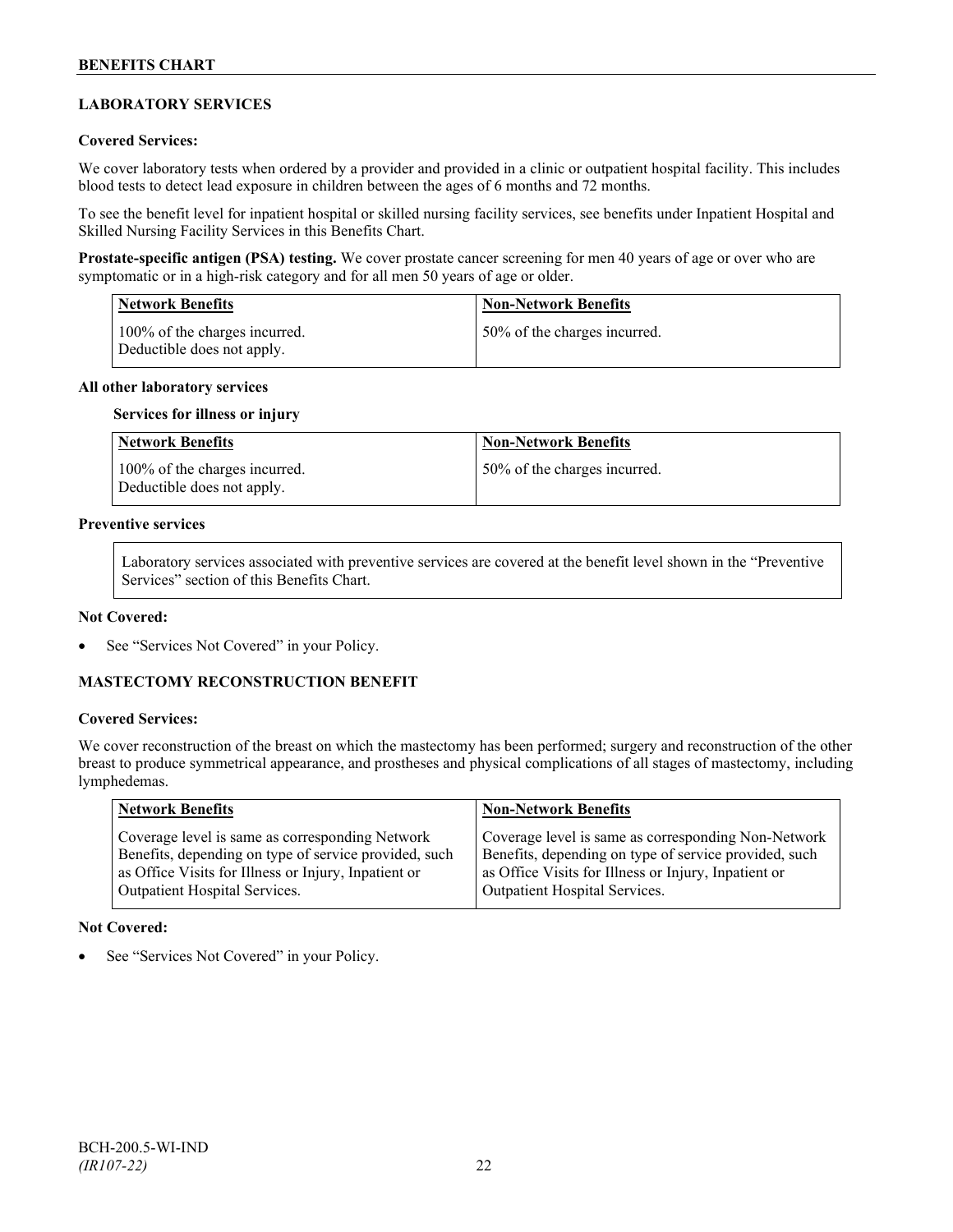# **MEDICATION THERAPY DISEASE MANAGEMENT PROGRAM**

## **Covered Services:**

If you meet our criteria for coverage, you may qualify for our Medication Therapy Disease Management Program.

The program covers consultations with a designated Network pharmacist.

Covered services are based on established medical policies, which are subject to periodic review and modification by the medical directors. These medical policies (medical coverage criteria) are available by calling Member Services, or logging on to your "*my*HealthPartners" account at [healthpartners.com.](http://www.healthpartners.com/)

| <b>Network Benefits</b>                                     | <b>Non-Network Benefits</b> |
|-------------------------------------------------------------|-----------------------------|
| 100% of the charges incurred.<br>Deductible does not apply. | No coverage.                |

#### **Not Covered:**

See "Services Not Covered" in your Policy.

# **OFFICE VISITS FOR ILLNESS OR INJURY**

#### **Covered Services:**

We cover the following when medically necessary: professional medical and surgical services and related supplies, including biofeedback, of physicians and other health care providers; blood and blood products (unless replaced) and blood derivatives.

We cover diagnosis and treatment of illness or injury to the eyes. Where contact or eye glass lenses are prescribed as medically necessary for the post-operative treatment of cataracts or for the treatment of aphakia, acute or chronic corneal pathology or keratoconus, we cover the initial evaluation, lenses and fitting. Insureds must pay for lens replacement beyond the initial pair.

Services received via video, e-visit or telephone are covered under the "Telehealth/Telemedicine Services" section.

#### **Office visits**

#### **Primary Care Providers**

| <b>Network Benefits</b>                                                                                  | <b>Non-Network Benefits</b>  |
|----------------------------------------------------------------------------------------------------------|------------------------------|
| 100% of the charges incurred, subject to a<br>copayment of \$10 per visit.<br>Deductible does not apply. | 50% of the charges incurred. |

#### **Specialty Care Providers**

| <b>Network Benefits</b>                                                                                  | <b>Non-Network Benefits</b>  |
|----------------------------------------------------------------------------------------------------------|------------------------------|
| 100% of the charges incurred, subject to a<br>copayment of \$30 per visit.<br>Deductible does not apply. | 50% of the charges incurred. |

#### **Convenience clinics**

| <b>Network Benefits</b>                                                                                 | <b>Non-Network Benefits</b>  |
|---------------------------------------------------------------------------------------------------------|------------------------------|
| 100% of the charges incurred, subject to a<br>copayment of \$5 per visit.<br>Deductible does not apply. | 50% of the charges incurred. |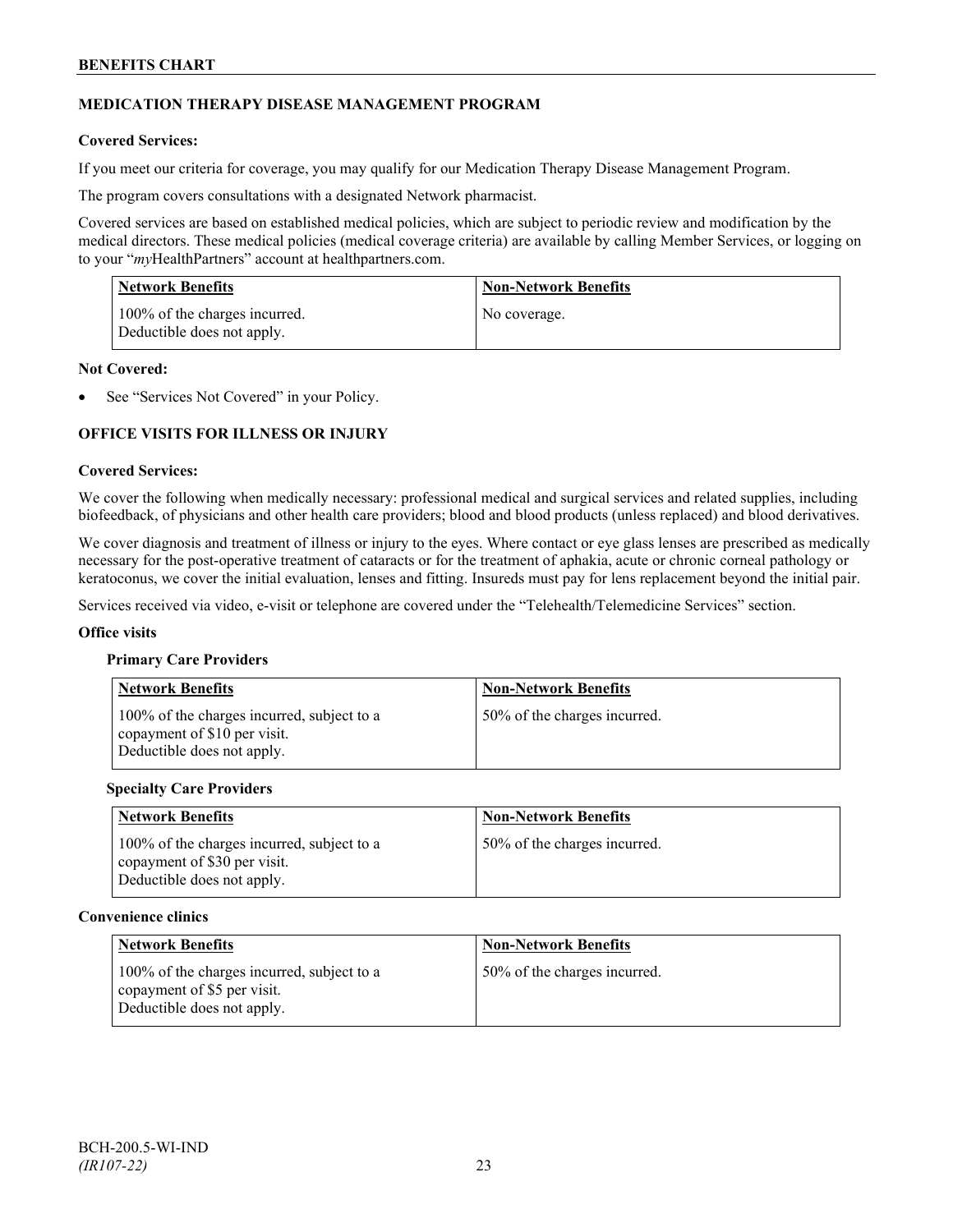# **Injections administered in a physician's office, other than immunizations**

## **Allergy injections**

| <b>Network Benefits</b>                                                                                           | <b>Non-Network Benefits</b>  |
|-------------------------------------------------------------------------------------------------------------------|------------------------------|
| 100% of the charges incurred, subject to a<br>copayment of \$2 per date of service.<br>Deductible does not apply. | 50% of the charges incurred. |

## **All other injections**

| <b>Network Benefits</b>                                                                                           | <b>Non-Network Benefits</b>  |
|-------------------------------------------------------------------------------------------------------------------|------------------------------|
| 100% of the charges incurred, subject to a<br>copayment of \$2 per date of service.<br>Deductible does not apply. | 50% of the charges incurred. |

#### **Not Covered:**

- Court ordered treatment, except as described in this Benefits Chart. Any resulting court ordered treatment for mental health services will be subject to the Policy's requirement for medical necessity.
- See "Services Not Covered" in your Policy.

# **PEDIATRIC EYEWEAR**

## **Covered Services:**

We cover pediatric eyewear for children.

Routine eye exams are covered under the "Preventive Services" section.

| <b>Network Benefits</b>      | <b>Non-Network Benefits</b> |
|------------------------------|-----------------------------|
| 80% of the charges incurred. | No coverage.                |

## **Limitations:**

- Coverage under this provision will continue until the end of the month in which the child turns 19.
- Limited to one of the following per calendar year:
	- o one pair of eyeglasses including one set of prescription lenses, frames from the designated eyewear collection, and anti scratch coating; or
	- o one pair of non-disposable contact lenses; or
	- a one year supply of disposable contact lenses.
- Contact lens fittings are limited to two per calendar year.

## **Not Covered:**

- Frames that are not included in the designated eyewear collection are not covered. However, one pair of lenses will be covered if a member chooses frames outside the designated eyewear collection.
- More than one pair of lenses or frames or non-disposable contacts per calendar year, regardless of the reason. This includes replacement of eyeglasses or contact lenses due to loss, breakage, theft, or change in prescription.
- Safety glasses or goggles for sports or vocational reasons.
- Upgrades including, but not limited to, UV protection and no-line multifocal lenses.
- See "Services Not Covered" in your Policy.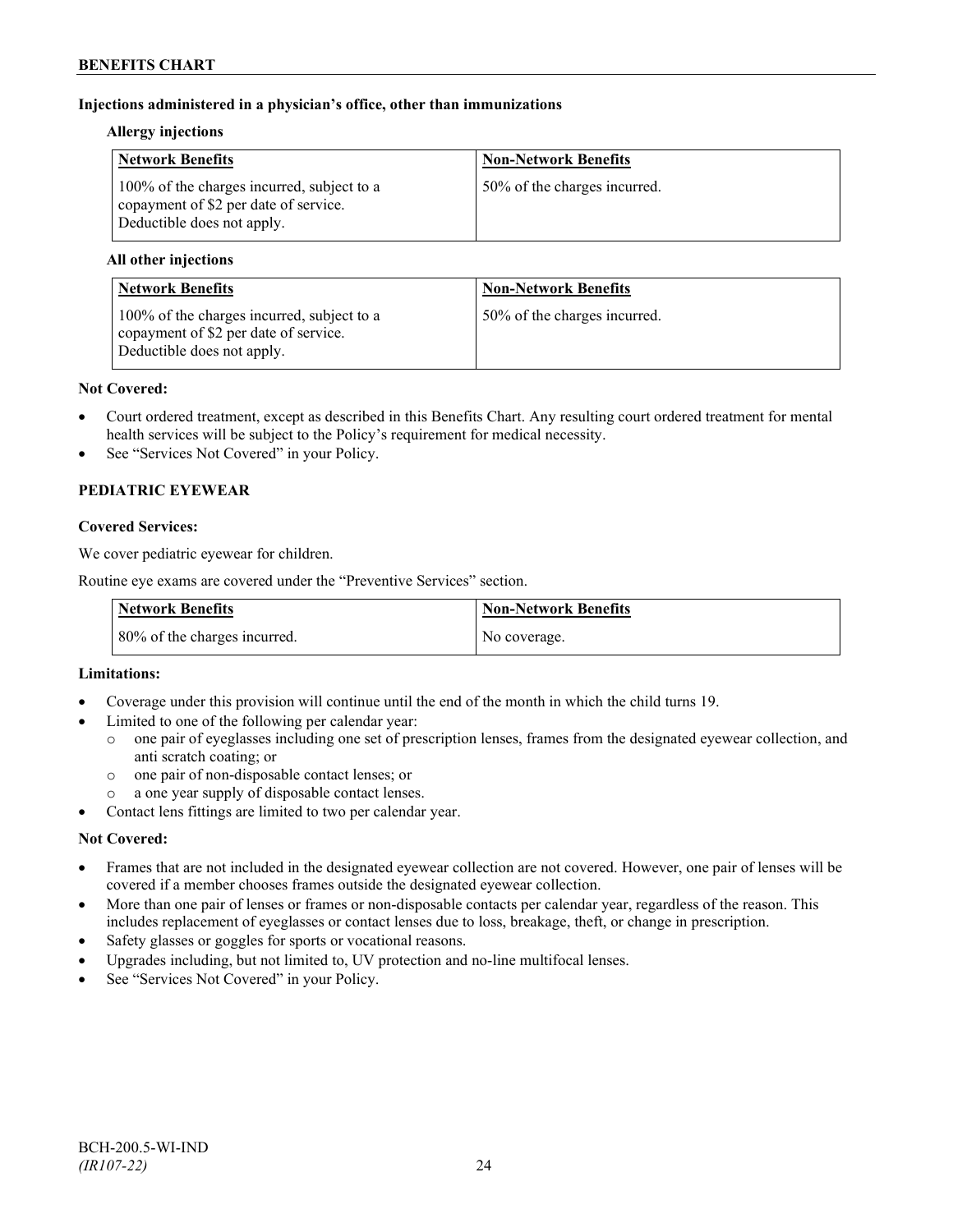# **PHYSICAL THERAPY, OCCUPATIONAL THERAPY, SPEECH THERAPY AND OTHER SPECIFIED THERAPIES**

## **Covered Services:**

We cover the following physical therapy, occupational therapy and speech therapy services:

- Medically necessary rehabilitative care to correct the effects of illness or injury.
- Habilitative services rendered for congenital, developmental or medical conditions which have significantly Limited the successful initiation of normal speech and normal motor development.

Massage therapy which is performed in conjunction with other treatment/modalities by a physical or occupational therapist, is part of a prescribed treatment plan and is not billed separately is covered.

We cover services provided in a clinic. We also cover physical therapy provided in an outpatient hospital facility. To see the benefit level for inpatient hospital or skilled nursing facility services, see benefits under "Inpatient Hospital and Skilled Nursing Facility Services".

## **Rehabilitative care**

#### **Primary Care Providers**

| <b>Network Benefits</b>                                                                                                                                                                                   | <b>Non-Network Benefits</b>                                                                                                   |
|-----------------------------------------------------------------------------------------------------------------------------------------------------------------------------------------------------------|-------------------------------------------------------------------------------------------------------------------------------|
| 100% of the charges incurred, subject to a<br>copayment of \$10 per visit.<br>Deductible does not apply.<br>Physical, Occupational and Speech Therapy are Limited<br>to 20 visits each per calendar year. | 50% of the charges incurred.<br>Physical, Occupational and Speech Therapy are Limited<br>to 20 visits each per calendar year. |

## **Specialty Care Providers**

| <b>Network Benefits</b>                                                                                                                                                                                   | <b>Non-Network Benefits</b>                                                                                                   |
|-----------------------------------------------------------------------------------------------------------------------------------------------------------------------------------------------------------|-------------------------------------------------------------------------------------------------------------------------------|
| 100% of the charges incurred, subject to a<br>copayment of \$30 per visit.<br>Deductible does not apply.<br>Physical, Occupational and Speech Therapy are Limited<br>to 20 visits each per calendar year. | 50% of the charges incurred.<br>Physical, Occupational and Speech Therapy are Limited<br>to 20 visits each per calendar year. |

In addition to the services provided above, we cover a minimum of:

- 20 visits per calendar year for pulmonary rehabilitation therapy,
- 36 visits per calendar year for cardiac rehabilitation therapy,
- 30 visits per calendar year for post-cochlear implant aural therapy,
- 20 visits per calendar year for cognitive rehabilitation therapy.

Visit limits by a Primary Care Provider and/or Specialty Care Providers are combined. The maximum number of visits are combined for Network Benefits and Non-Network Benefits.

## **Habilitative care**

#### **Primary Care Providers**

| <b>Network Benefits</b>                                                                                                                                                                                   | <b>Non-Network Benefits</b>                                                                                                   |
|-----------------------------------------------------------------------------------------------------------------------------------------------------------------------------------------------------------|-------------------------------------------------------------------------------------------------------------------------------|
| 100% of the charges incurred, subject to a<br>copayment of \$10 per visit.<br>Deductible does not apply.<br>Physical, Occupational and Speech Therapy are Limited<br>to 20 visits each per calendar year. | 50% of the charges incurred.<br>Physical, Occupational and Speech Therapy are Limited<br>to 20 visits each per calendar year. |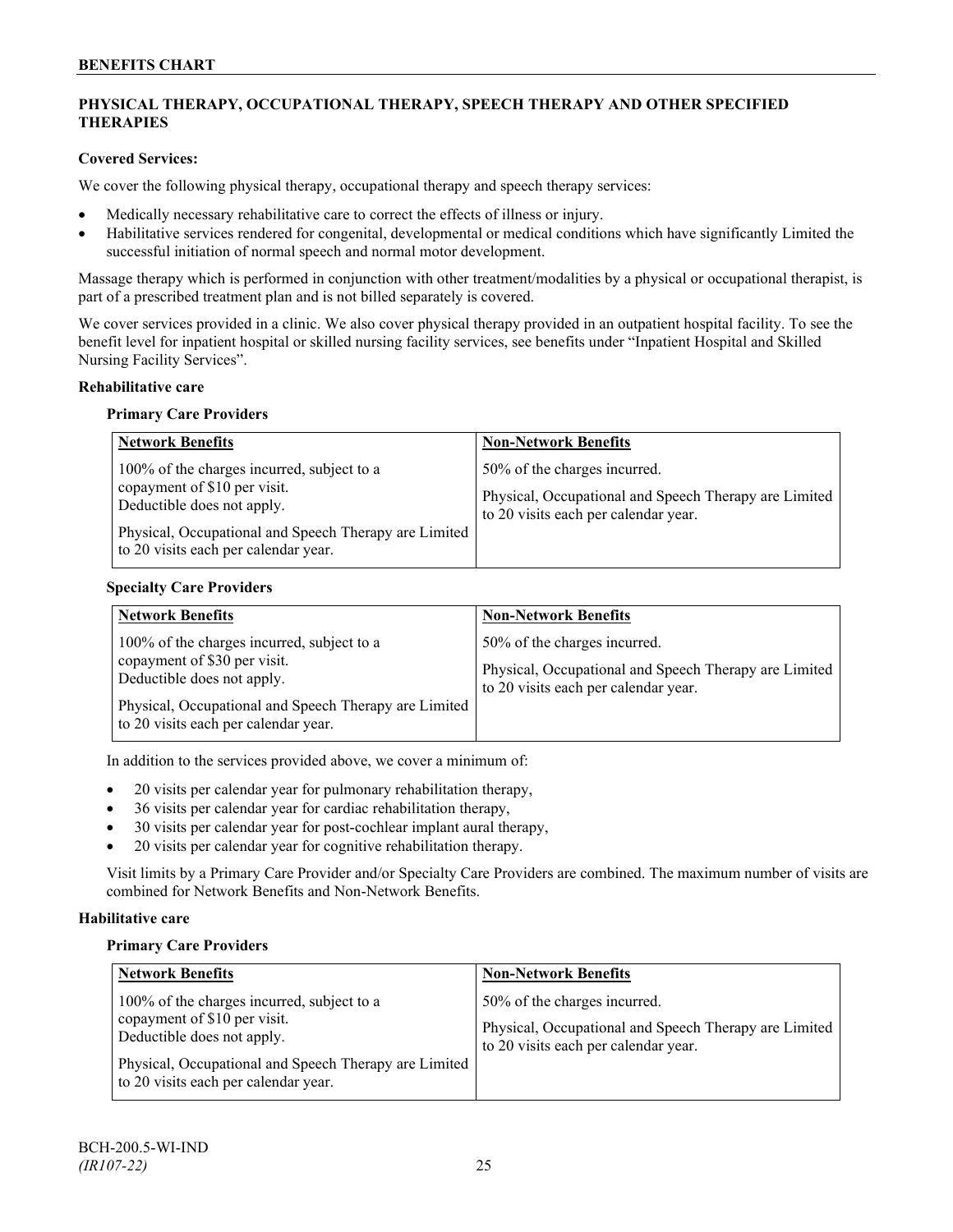## **Specialty Care Providers**

| <b>Network Benefits</b>                                                                                                                                                                                     | <b>Non-Network Benefits</b>                                                                                                   |
|-------------------------------------------------------------------------------------------------------------------------------------------------------------------------------------------------------------|-------------------------------------------------------------------------------------------------------------------------------|
| 100% of the charges incurred, subject to a<br>copayment of \$30 per visit.<br>Deductible does not apply.<br>Physical, Occupational and Speech Therapy are Limited  <br>to 20 visits each per calendar year. | 50% of the charges incurred.<br>Physical, Occupational and Speech Therapy are Limited<br>to 20 visits each per calendar year. |

Visit limits by a Primary Care Provider and/or Specialty Care Providers are combined. The maximum number of visits is combined for Network Benefits and Non-Network Benefits.

# **Not Covered:**

- Massage therapy for the purpose of comfort or convenience of the Insured.
- See "Services Not Covered" in your Policy.

# **PRESCRIPTION DRUG SERVICES**

## **Covered Services:**

We cover prescription drugs and medications that can be self-administered or are administered in a physician's office.

## **For Network Benefits, drugs and medications must be obtained at a network pharmacy.**

# **If a copayment is required, you must pay one copayment for each 30-day supply, or portion thereof.**

# **Outpatient drugs (except as specified below)**

| <b>Network Benefits</b>                                                                                                                                                                                                                                                                                                                                                      | <b>Non-Network Benefits</b>  |
|------------------------------------------------------------------------------------------------------------------------------------------------------------------------------------------------------------------------------------------------------------------------------------------------------------------------------------------------------------------------------|------------------------------|
| 100% of the charges incurred, subject to a<br>copayment of \$5 for generic low cost formulary drugs,<br>and 100% of the charges incurred, subject to a<br>copayment of \$25 for generic high cost formulary<br>drugs.<br>Deductible does not apply.                                                                                                                          | 50% of the charges incurred. |
| Brand name formulary drugs are covered at 80% of the<br>charges incurred.                                                                                                                                                                                                                                                                                                    |                              |
| Non-formulary drugs are covered at 50% of the charges<br>incurred.                                                                                                                                                                                                                                                                                                           |                              |
| In no event will your cost for a formulary insulin drug<br>exceed \$25. Deductible does not apply to formulary<br>insulin drugs.                                                                                                                                                                                                                                             |                              |
| Oral chemotherapy drugs are included on the<br>Specialty Drug List. However, you pay the applicable<br>outpatient drug benefit. As required by Wisconsin law,<br>you will not pay higher cost sharing (deductible,<br>copayment or coinsurance) for orally administered<br>chemotherapy drugs than you pay for injected or<br>intravenously administered chemotherapy drugs. |                              |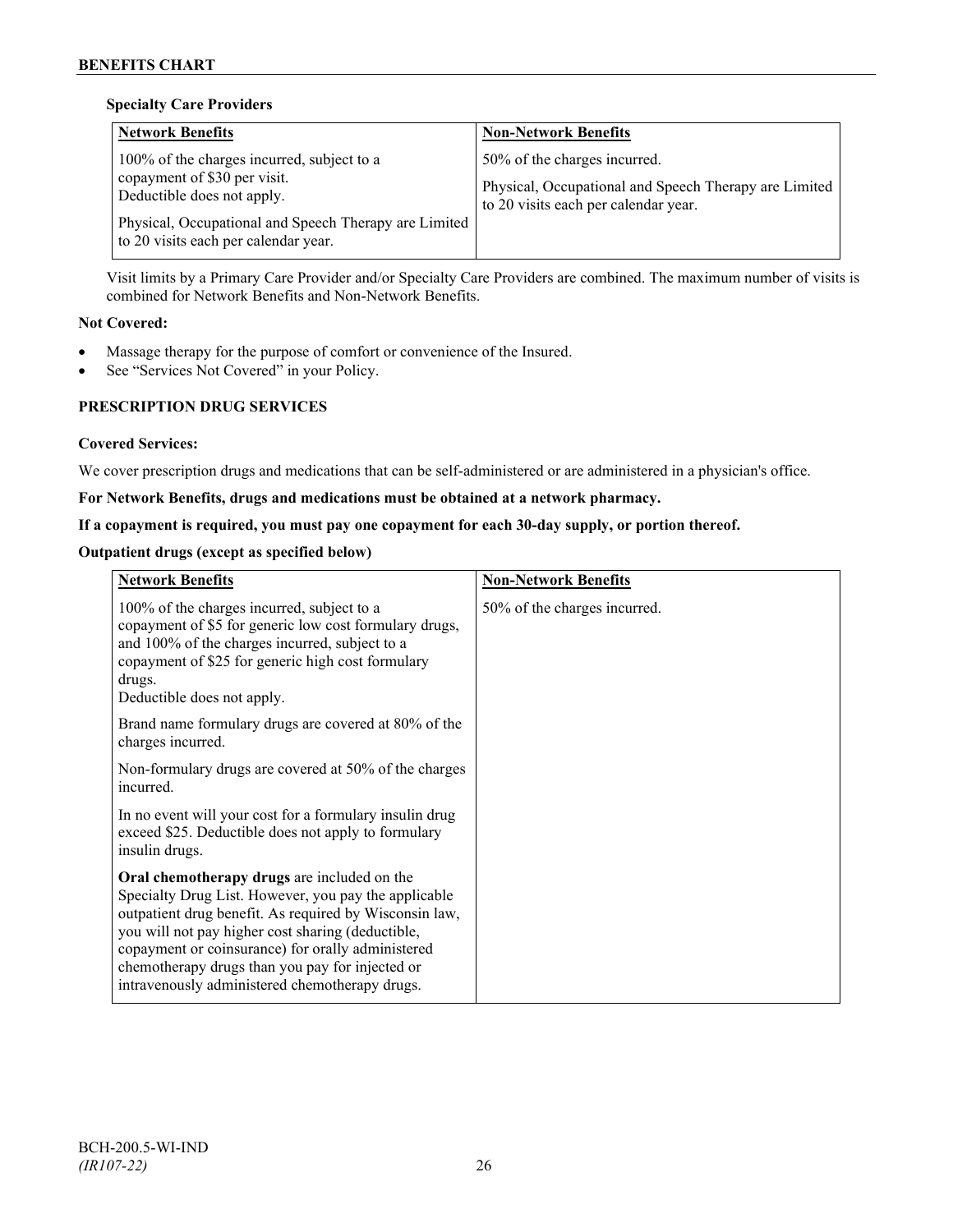# **Mail order drugs**

| <b>Network Benefits</b>                                                                                                                                                                                                                                                                                                 | <b>Non-Network Benefits</b>                                                                                |
|-------------------------------------------------------------------------------------------------------------------------------------------------------------------------------------------------------------------------------------------------------------------------------------------------------------------------|------------------------------------------------------------------------------------------------------------|
| For your convenience, you may also get up to a 90-day<br>supply of outpatient prescription drugs that can be self-<br>administered through the designated mail order service.<br>Outpatient drugs ordered through this service are<br>covered at the benefit percent and copayments shown in<br>Outpatient Drugs above. | Mail order drugs are only available through the<br>designated mail order service.<br>See Network Benefits. |
| Specialty Drugs are not available through the mail order<br>service.                                                                                                                                                                                                                                                    |                                                                                                            |

## **Specialty drugs that are self-administered**

| <b>Network Benefits</b>                                                                                                                                                                                                                                                                                                                                                      | <b>Non-Network Benefits</b> |
|------------------------------------------------------------------------------------------------------------------------------------------------------------------------------------------------------------------------------------------------------------------------------------------------------------------------------------------------------------------------------|-----------------------------|
| 50% of the charges incurred.                                                                                                                                                                                                                                                                                                                                                 | No coverage.                |
| Oral chemotherapy drugs are included on the<br>Specialty Drug List. However, you pay the applicable<br>outpatient drug benefit. As required by Wisconsin law,<br>you will not pay higher cost sharing (deductible,<br>copayment or coinsurance) for orally administered<br>chemotherapy drugs than you pay for injected or<br>intravenously administered chemotherapy drugs. |                             |

Specialty Drugs are Limited to drugs on the Specialty Drug List and must be obtained from a designated vendor.

## **Tobacco cessation drugs are covered for all FDA approved tobacco cessation drugs**

| <b>Network Benefits</b>                                     | <b>Non-Network Benefits</b>  |
|-------------------------------------------------------------|------------------------------|
| 100% of the charges incurred.<br>Deductible does not apply. | 50% of the charges incurred. |

## **Contraceptive drugs**

| <b>Network Benefits</b>                                                                                                                                         | <b>Non-Network Benefits</b>  |
|-----------------------------------------------------------------------------------------------------------------------------------------------------------------|------------------------------|
| 100% of the charges incurred for formulary drugs.<br>Deductible does not apply.                                                                                 | 50% of the charges incurred. |
| If a physician requests that a Non-Formulary<br>contraceptive drug be dispensed as written, the drug<br>will be covered at 100%, not subject to the deductible. |                              |

**ACA preventive medications.** We cover preventive medications currently recommended by USPSTF with an A or B rating if they are prescribed by your medical provider and they are listed on our Commercial ACA Preventive Drug List. Preventive medications are subject to periodic review and modification. Changes would be effective in accordance with the federal rules and reflected in our current medical coverage criteria for preventive care services.

| <b>Network Benefits</b>                                     | <b>Non-Network Benefits</b>  |
|-------------------------------------------------------------|------------------------------|
| 100% of the charges incurred.<br>Deductible does not apply. | 50% of the charges incurred. |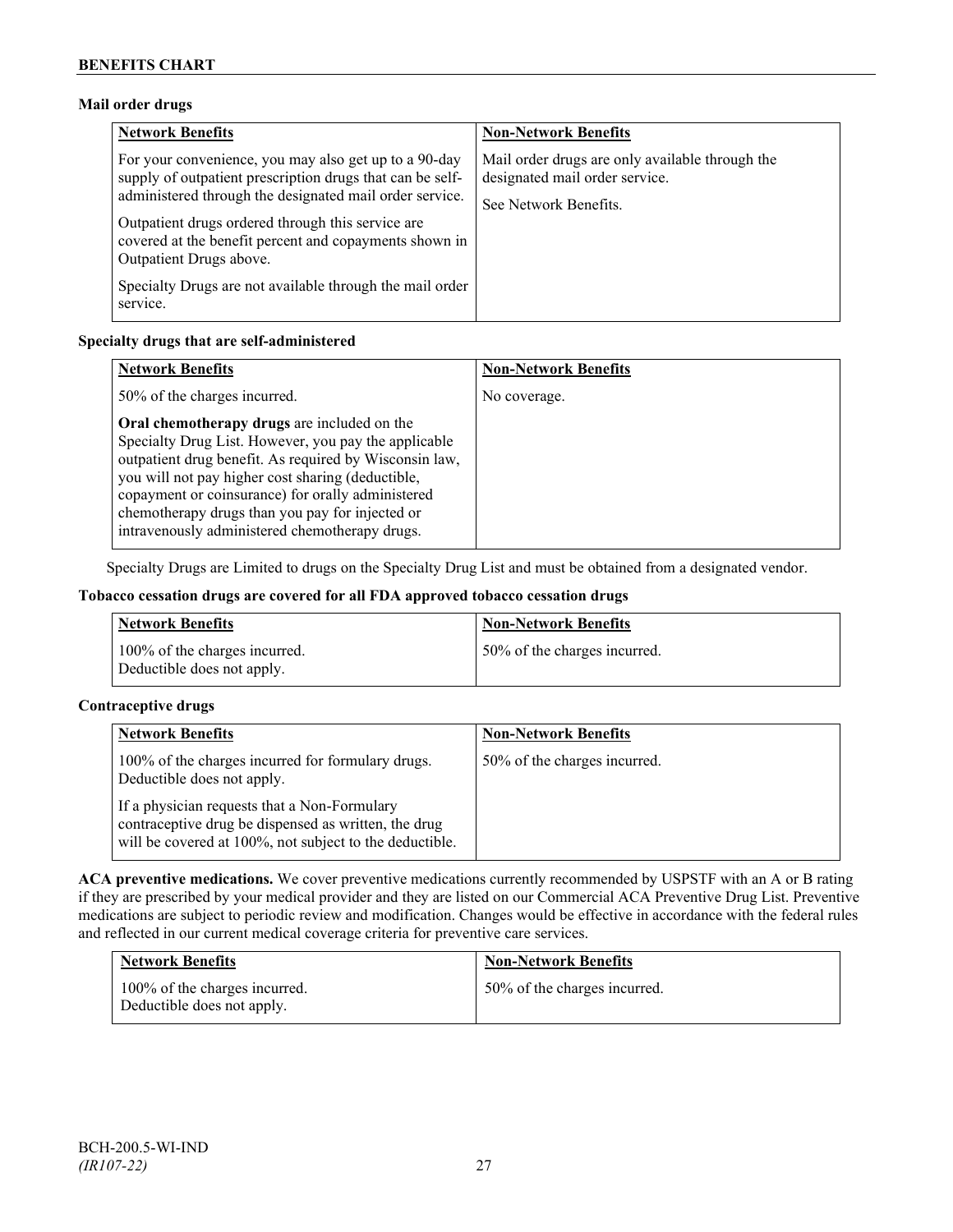# **Limitations:**

- Certain drugs may require prior authorization as indicated on the Formulary. HealthPartners may require prior authorization for the drug and also the site where the drug will be provided. Certain drugs are subject to our utilization review process and quantity limits.
- Certain non-formulary drugs require prior authorization. In addition, certain drugs may be subject to any quantity limits applied as part of our trial program. The trial drug program applies to new prescriptions for certain drugs which have high toxicity, low tolerance, high costs and/or high potential for waste. Trial drugs are indicated on the formulary and/or the Specialty Drug List. Your first fill of a trial drug may be limited to less than a month supply. If the drug is well tolerated and effective, you will receive the remainder of your first month supply.
- If an Insured requests a brand name drug when there is a generic equivalent, the brand name drug will be covered up to the charge that would apply to the generic drug, minus any required copayment. If a physician requests that a brand name drug be dispensed as written, the drug will be paid at the non-formulary benefit.
- We may require Insureds to try over-the-counter (OTC) drug alternatives before approving more costly formulary prescription drugs.
- Unless otherwise specified in the Prescription Drug Services section, you may receive up to a 30-day supply per prescription.
- New prescriptions to treat certain chronic conditions are Limited to a 30-day supply.
- A 90-day supply will be covered and dispensed only at pharmacies that participate in our extended day supply program.
- No more than a 30-day supply of Specialty Drugs will be covered and dispensed at a time unless it's a manufacturer supplied drug that cannot be split that supplies the Insured with more than a 30-day supply.

## **Not Covered:**

- Replacement of prescription drugs, medications, equipment and supplies due to loss, damage or theft.
- Nonprescription (over-the-counter) drugs or medications, including, but not Limited to, vitamins, supplements, homeopathic remedies, and non-FDA approved drugs, unless listed on the Formulary and prescribed by a physician or legally authorized health care provider under applicable state and federal law. This exclusion does not include over-thecounter contraceptives for women as allowed under the Affordable Care Act when the Insured obtains a prescription for the item. In addition, if the Insured obtains a prescription, this exclusion does not include aspirin to prevent cardiovascular disease for men and women of certain ages; folic acid supplements for women who may become pregnant; fluoride chemoprevention supplements for children without fluoride in their water source; and iron supplements for children ages 6-12 months who are at risk for anemia.
- All drugs for the treatment of sexual dysfunction.
- All drugs for the treatment of growth deficiency.
- Fertility drugs.
- Medical cannabis.
- Drugs on the Excluded Drug List. The Excluded Drug List includes select drugs within a therapy class that are not eligible for coverage. This includes drugs that may be excluded for certain indications. The Excluded Drug List is available at [healthpartners.com.](http://www.healthpartners.com/)
- Drugs that are newly approved by the FDA until they are reviewed and approved by HealthPartners Pharmacy and Therapeutics Committee.
- Medical devices approved by the FDA will not be covered under the Prescription Drug Services section unless they are on our formulary. Covered medical devices are generally submitted and reimbursed under your medical benefits.
- See "Services Not Covered" in your Policy.

## **PREVENTIVE SERVICES**

## **Applicable Definitions:**

**Routine Preventive Services** are routine healthcare services that include screenings, check-ups and counseling to prevent illness, disease or other health problems before symptoms occur.

**Diagnostic Services** are services to help a provider understand your symptoms, diagnose illness and decide what treatment may be needed. They may be the same services that are listed as preventive services, but they are being used as diagnostic services. Your provider will determine if these services are preventive or diagnostic. These services are not preventive if received as part of a visit to diagnose, manage or maintain an acute or chronic medical condition, illness or injury. When that occurs, unless otherwise indicated below, standard deductibles, copayments or coinsurance apply.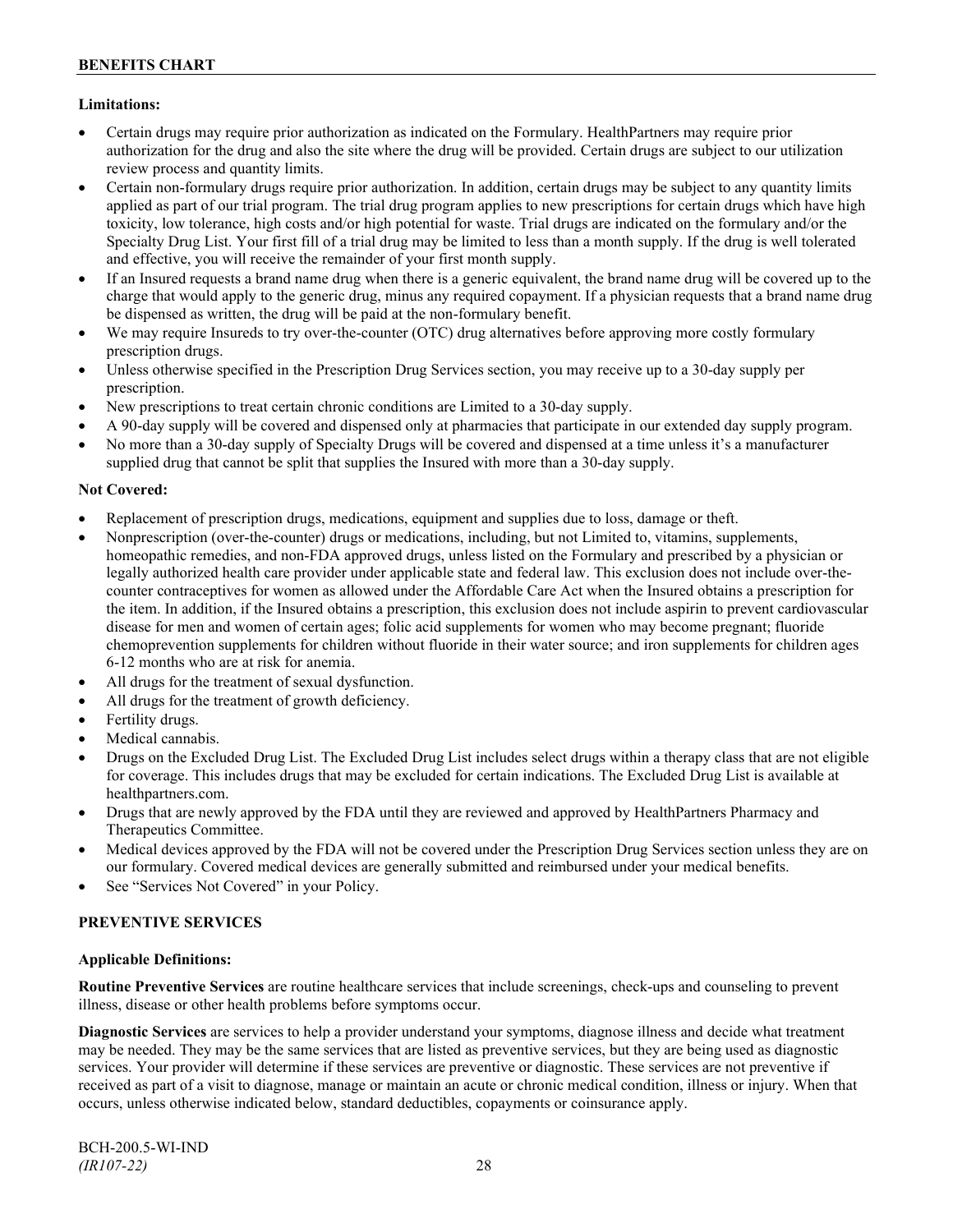# **Covered Services:**

We cover preventive services that meet any of the requirements under the Affordable Care Act (ACA) shown in the bulleted items below. These preventive services are covered at 100% under the Network Benefits with no deductible, copayments or coinsurance. (If a preventive service is not required by the ACA and it is covered at a lower benefit level, it will be specified below.) Preventive benefits mandated under the ACA are subject to periodic review and modification. Changes would be effective in accordance with the federal rules. Preventive services mandated by the ACA include:

- Evidence-based items or services that have in effect a rating of A or B in the current recommendations of the United States Preventive Services Task Force with respect to the individual;
- Immunizations for routine use in children, adolescents, and adults that have in effect a recommendation from the Advisory Committee on Immunization Practices of the Centers for Disease Control and Prevention with respect to the individual;
- With respect to infants, children, and adolescents, evidence-informed preventive care and screenings provided for in comprehensive guidelines supported by the Health Resources and Services Administration; and
- With respect to women, preventive care and screenings provided for in comprehensive guidelines supported by the Health Resources and Services Administration.

Covered services are based on established medical policies, which are subject to periodic review and modification by the medical directors. These medical policies (medical coverage criteria) are available by calling Member Services, or logging on to your "*my*HealthPartners" account at [healthpartners.com.](http://www.healthpartners.com/)

## **ACA and state mandated preventive services are covered as follows:**

**Routine health exams and periodic health assessments**. A physician or health care provider will counsel you as to how often health assessments are needed based on age, sex and health status. This includes screening and counseling for tobacco cessation and all FDA approved tobacco cessation medications including over-the-counter drugs (as shown in the Prescription Drug Services section).

| <b>Network Benefits</b>                                     | <b>Non-Network Benefits</b>  |
|-------------------------------------------------------------|------------------------------|
| 100% of the charges incurred.<br>Deductible does not apply. | 50% of the charges incurred. |

**Child health supervision services.** This includes pediatric preventive services such as newborn screenings, appropriate immunizations, developmental assessments and laboratory services appropriate to the age of the child from birth to 72 months, and appropriate immunizations to age 18.

| <b>Network Benefits</b>                                     | <b>Non-Network Benefits</b>  |
|-------------------------------------------------------------|------------------------------|
| 100% of the charges incurred.<br>Deductible does not apply. | 50% of the charges incurred. |

#### **Routine prenatal care and exams**

| Network Benefits                                            | <b>Non-Network Benefits</b>  |
|-------------------------------------------------------------|------------------------------|
| 100% of the charges incurred.<br>Deductible does not apply. | 50% of the charges incurred. |

**Routine postnatal care.** This includes health exams, assessments, education and counseling relating to the period immediately after childbirth.

| <b>Network Benefits</b>                                     | <b>Non-Network Benefits</b>  |
|-------------------------------------------------------------|------------------------------|
| 100% of the charges incurred.<br>Deductible does not apply. | 50% of the charges incurred. |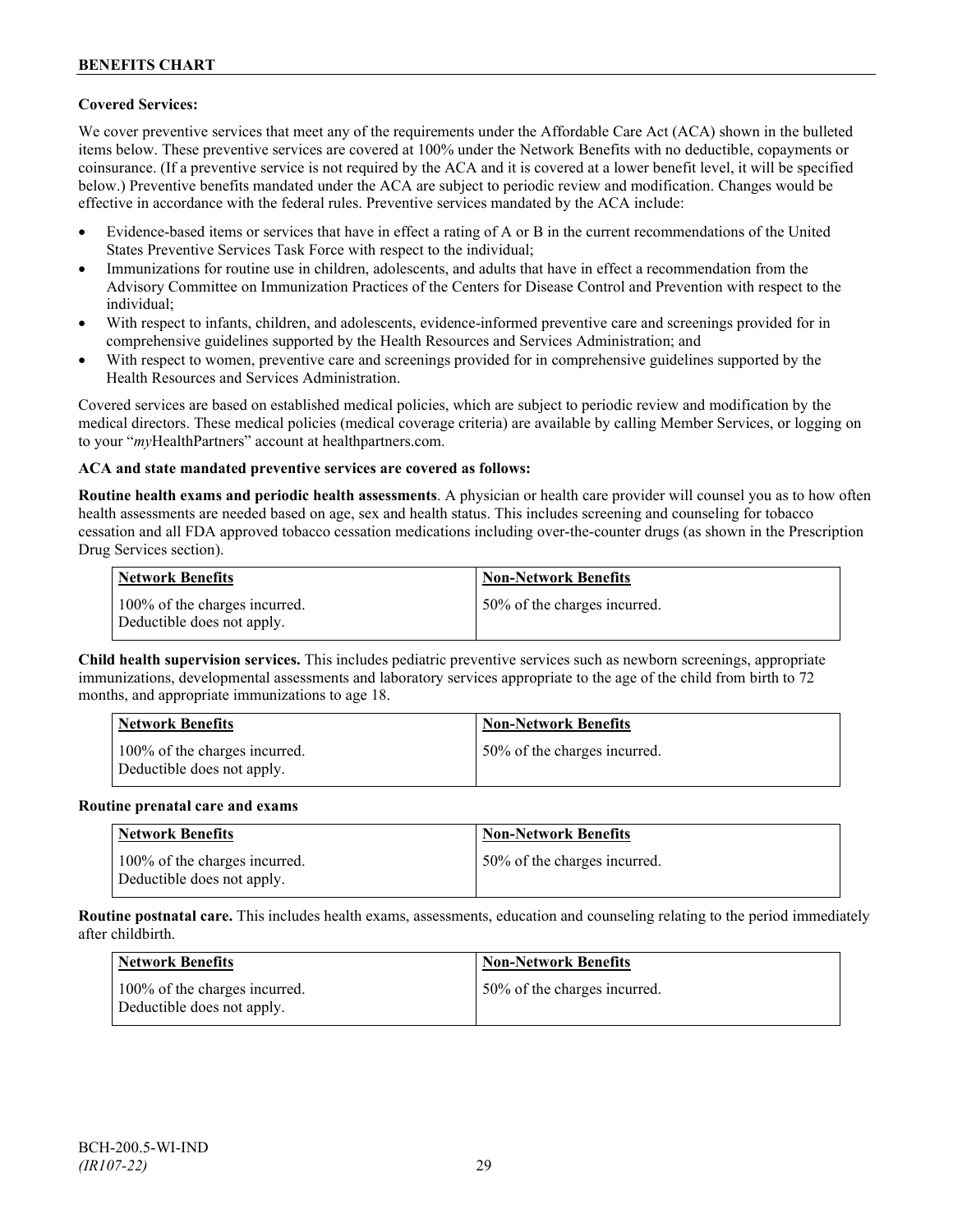**Routine screening procedures for cancer.** This includes colorectal screening, digital rectal examinations and other cancer screenings recommended by the USPSTF with an A or B rating. Women's preventive health services below describe additional routine screening procedures for cancer.

| <b>Network Benefits</b>                                     | <b>Non-Network Benefits</b>  |
|-------------------------------------------------------------|------------------------------|
| 100% of the charges incurred.<br>Deductible does not apply. | 50% of the charges incurred. |

## **Routine eye and hearing exams for members under the age of 22**

| Network Benefits                                            | <b>Non-Network Benefits</b>  |
|-------------------------------------------------------------|------------------------------|
| 100% of the charges incurred.<br>Deductible does not apply. | 50% of the charges incurred. |

**Professional voluntary family planning services.** This includes services to prevent or delay a pregnancy, including counseling and education. Services must be provided by a licensed provider.

| Network Benefits                                            | <b>Non-Network Benefits</b>  |
|-------------------------------------------------------------|------------------------------|
| 100% of the charges incurred.<br>Deductible does not apply. | 50% of the charges incurred. |

#### **Adult immunizations**

| <b>Network Benefits</b>       | <b>Non-Network Benefits</b>   |
|-------------------------------|-------------------------------|
| 100% of the charges incurred. | 100% of the charges incurred. |
| Deductible does not apply.    | Deductible does not apply.    |

**Women's preventive health services.** This includes mammograms, screenings for cervical cancer (pap smears), breast pumps, human papillomavirus (HPV) testing, counseling for sexually transmitted infections, counseling and screening for human immunodeficiency virus (HIV), and all FDA approved contraceptive methods as prescribed by a doctor, sterilization procedures, education and counseling (see the Prescription Drug Services section for coverage of oral contraceptive drugs). We also provide genetic screening for BRCA if someone in your family has the gene or you have a diagnosis of cancer.

The U.S. Preventive Services Task Force (USPSTF) recommends screening mammography, with or without clinical breast examination (CBE), every 1-2 years for women aged 40 and older. For women age 50 and older, we cover an annual mammogram.

| Network Benefits                                            | <b>Non-Network Benefits</b>  |
|-------------------------------------------------------------|------------------------------|
| 100% of the charges incurred.<br>Deductible does not apply. | 50% of the charges incurred. |

**Obesity screening and management.** We cover obesity screening and counseling for all ages during a routine preventive care exam. If you are age 18 or older and have a body mass index of 30 or more, we also cover intensive obesity management to help you lose weight. Your primary care doctor can coordinate these services.

| <b>Network Benefits</b>                                     | Non-Network Benefits         |
|-------------------------------------------------------------|------------------------------|
| 100% of the charges incurred.<br>Deductible does not apply. | 50% of the charges incurred. |

## **In addition to any ACA or state mandated preventive services referenced above, we cover the following eligible preventive services:**

#### **Routine hearing exams for adults age 22 and older**

| <b>Network Benefits</b>       | <b>Non-Network Benefits</b>  |
|-------------------------------|------------------------------|
| 180% of the charges incurred. | 50% of the charges incurred. |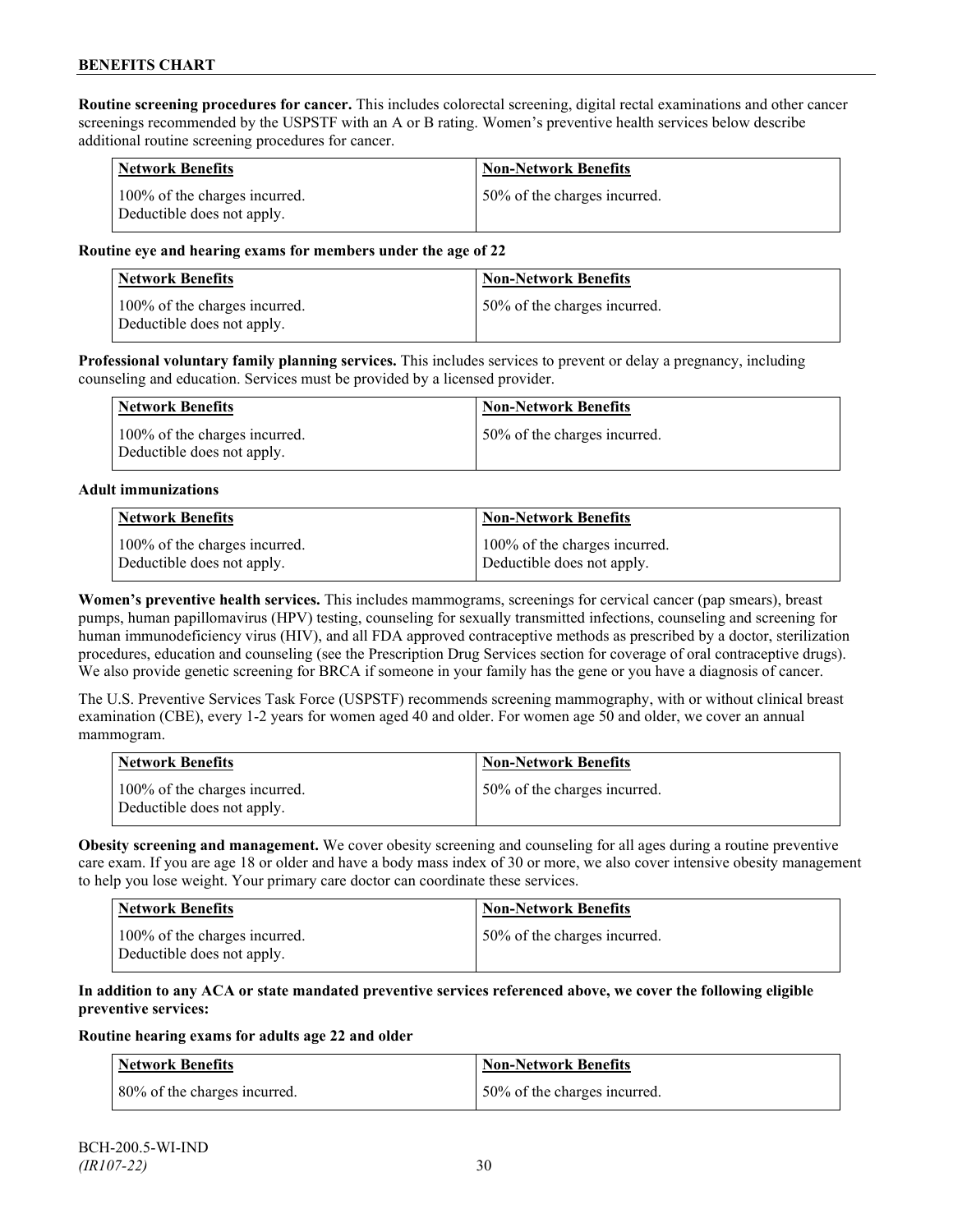## **Eye exams for adults diagnosed with diabetes**

| <b>Network Benefits</b>                                     | <b>Non-Network Benefits</b>  |
|-------------------------------------------------------------|------------------------------|
| 100% of the charges incurred.<br>Deductible does not apply. | 50% of the charges incurred. |

**Ovarian cancer surveillance tests for women who are at risk.** "At risk for ovarian cancer" means (1) having a family history that includes any of the following: one or more first-degree or second-degree relatives with ovarian cancer, clusters of female relatives with breast cancer or nonpolyposis colorectal cancer; or (2) testing positive for BRCA1 or BRCA2 mutations. "Surveillance tests for ovarian cancer" means annual screening using: CA-125 serum tumor marker testing, transvaginal ultrasound, pelvic examination or other proven ovarian cancer screening tests currently being evaluated by the federal Food and Drug Administration or by the National Cancer Institute.

| Coverage level is same as corresponding Network<br>Benefit, depending on type of service provided, such as<br>Diagnostic Imaging Services, Laboratory Services<br>Diagnostic Imaging Services, Laboratory Services<br>Office Visits for Illness or Injury, or Preventive<br>Office Visits for Illness or Injury, or Preventive | <b>Network Benefits</b> | <b>Non-Network Benefits</b>                                                                                                 |
|--------------------------------------------------------------------------------------------------------------------------------------------------------------------------------------------------------------------------------------------------------------------------------------------------------------------------------|-------------------------|-----------------------------------------------------------------------------------------------------------------------------|
|                                                                                                                                                                                                                                                                                                                                | Services.               | Coverage level is same as corresponding Non-Network<br>Benefit, depending on type of service provided, such as<br>Services. |

#### **Limitations:**

• Services are not preventive if received as part of a visit to diagnose, manage or maintain an acute or chronic medical condition, illness or injury. When that occurs, unless otherwise indicated above, standard deductibles, copayments or coinsurance apply.

#### **Not Covered:**

- Routine eye exams for adults age 22 and older.
- See "Services Not Covered" in your Policy.

# **TELEHEALTH/TELEMEDICINE SERVICES**

#### **Definitions:**

**Telehealth, Telemedicine, or Virtual Care.** This is a means of communication between a health care professional and a patient. This includes the use of secure electronic information, imaging, and communication technologies, including:

- interactive audio or audio-video
- interactive audio with store-and-forward technology
- chat-based and email-based systems
- physician-to-physician consultation
- patient education
- data transmission
- data interpretation
- digital diagnostics (algorithm-enabled diagnostic support)
- digital therapeutics (the use of personal health devices and sensors, either alone or in combination with conventional drug therapies, for disease prevention and management)

#### Services can be delivered:

Synchronously: the patient and health care professional are engaging with one another at the same time; or Asynchronously: the patient and health care professional engage with each other at different points in time.

**Telephone Visits.** Live, synchronous, interactive encounters over the telephone between a patient and a healthcare provider.

**E-Visit or Chat-Based Visits.** Asynchronous online or mobile app encounters to discuss a patient's personal health information, vital signs, and other physiologic data or diagnostic images. The healthcare provider reviews and delivers a consultation, diagnosis, prescription or treatment plan after reviewing the patient's visit information.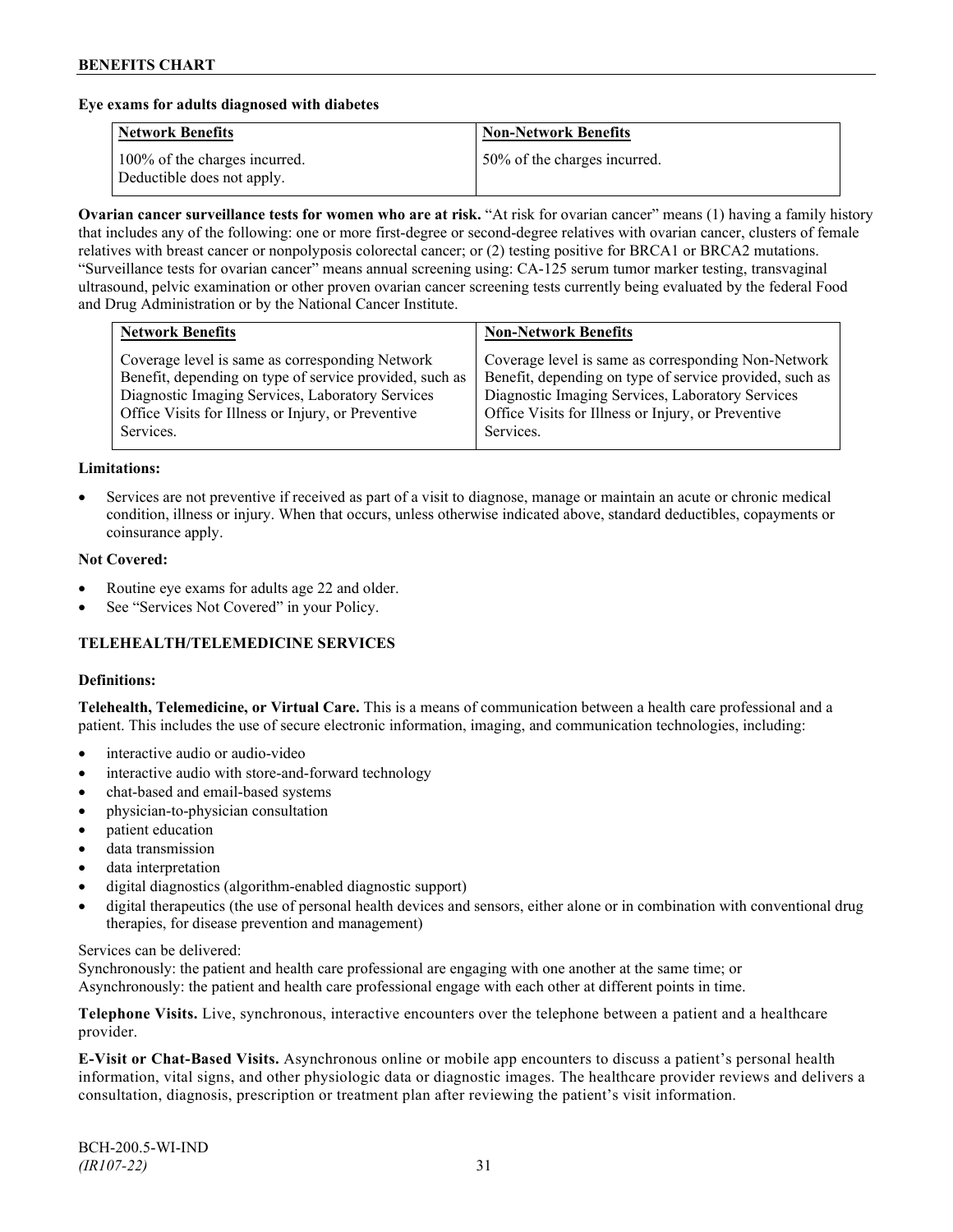**Virtuwell<sup>®</sup>**. This is an online service for you to receive a diagnosis and treatment for certain conditions, such as a cold, flu, ear pain and sinus infections. You may access the Virtuwell website at [virtuwell.com.](https://www.virtuwell.com/)

**Video Visits.** Live, synchronous, interactive encounters using secure web-based video between a patient and a healthcare provider.

## **Covered Services:**

The Plan covers the following methods of receiving care for services that would be eligible under the Plan if the service were provided in person.

#### **Scheduled telephone visits**

| <b>Network Benefits</b>                                                                                 | <b>Non-Network Benefits</b>  |
|---------------------------------------------------------------------------------------------------------|------------------------------|
| 100% of the charges incurred, subject to a<br>copayment of \$5 per visit.<br>Deductible does not apply. | 50% of the charges incurred. |

#### **E-visits**

#### **Access to online care through Virtuwell at [virtuwell.com](http://www.virtuwell.com/)**

| Network Benefits                                            | <b>Non-Network Benefits</b> |
|-------------------------------------------------------------|-----------------------------|
| 100% of the charges incurred.<br>Deductible does not apply. | No coverage.                |

#### **All other E-visits**

| <b>Network Benefits</b>                                                                                 | <b>Non-Network Benefits</b>  |
|---------------------------------------------------------------------------------------------------------|------------------------------|
| 100% of the charges incurred, subject to a<br>copayment of \$5 per visit.<br>Deductible does not apply. | 50% of the charges incurred. |

#### **Not Covered:**

See "Services Not Covered" in your Policy.

## **TRANSPLANT SERVICES**

## **Applicable Definitions:**

**Autologous.** This is when the source of cells is from the individual's own marrow or stem cells.

**Allogeneic.** This is when the source of cells is from a related or unrelated donor's marrow or stem cells.

**Allogeneic Bone Marrow Transplant.** This is when the bone marrow is harvested from the related or unrelated donor and stored. The patient undergoes treatment which includes tumor ablation with high-dose chemotherapy and/or radiation. The bone marrow is reinfused (transplanted).

**Autologous Bone Marrow Transplant.** This is when the bone marrow is harvested from the individual and stored. The patient undergoes treatment which includes tumor ablation with high-dose chemotherapy and/or radiation. The bone marrow is reinfused (transplanted).

**Autologous/Allogeneic Stem Cell Support.** This is a treatment process that includes stem cell harvest from either bone marrow or peripheral blood, tumor ablation with high-dose chemotherapy and/or radiation, stem cell reinfusion, and related care. Autologous/allogeneic bone marrow transplantation and high dose chemotherapy with peripheral stem cell rescue/support are considered to be autologous/allogeneic stem cell support.

**Designated Transplant Center.** This is any health care provider, group or association of health care providers designated by us to provide services, supplies or drugs for specified transplants for our Insureds.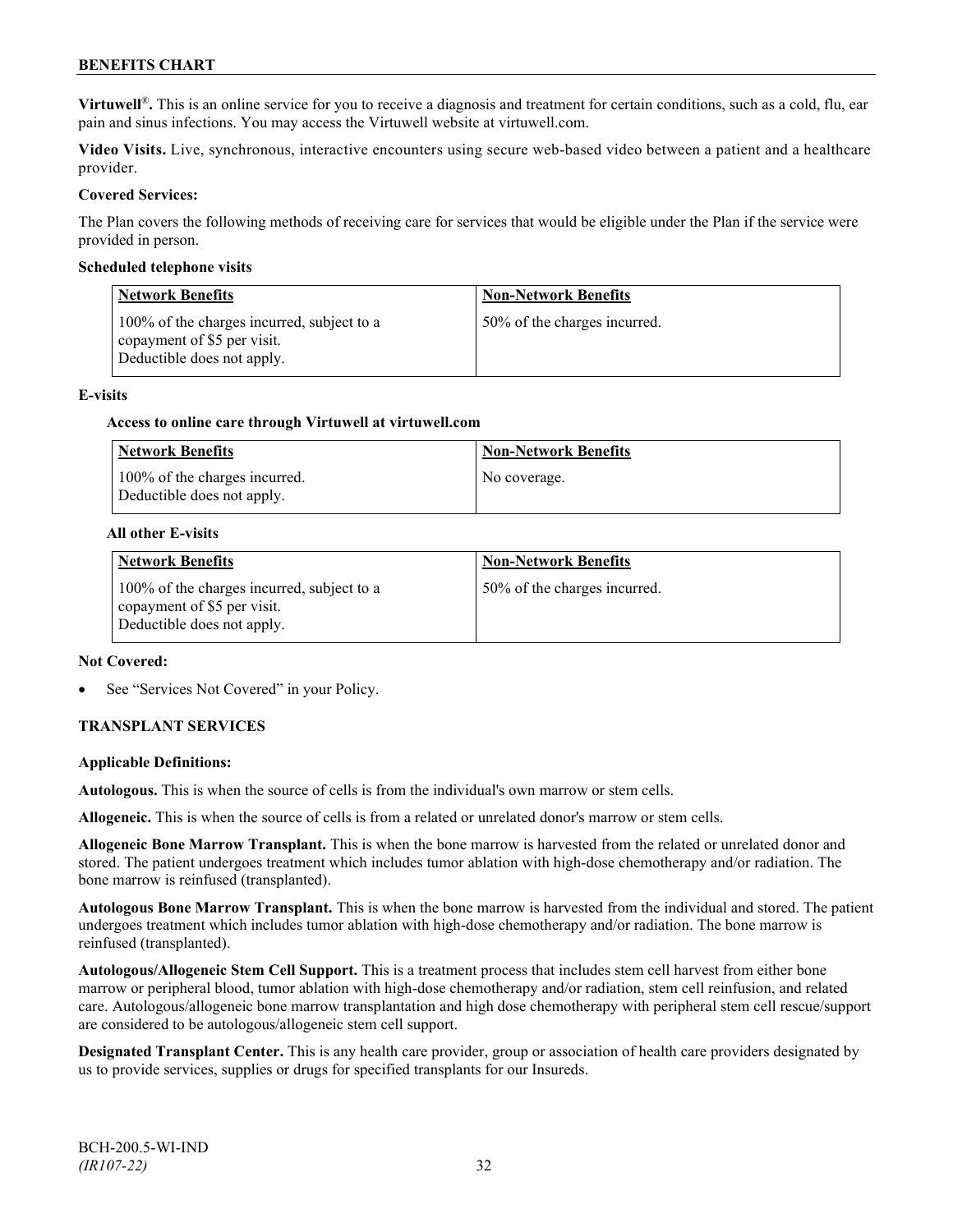**Transplant Services.** This is transplantation (including retransplants) of the human organs or tissue listed below, including all related post-surgical treatment, follow-up care and drugs and multiple transplants for a related cause. Transplant services do not include other organ or tissue transplants or surgical implantation of mechanical devices functioning as a human organ, except surgical implantation of an FDA approved Ventricular Assist Device (VAD) or total artificial heart, functioning as a temporary bridge to heart transplantation.

Prior authorization is required prior to consultation to support coordination of care and benefits.

## **Covered Services:**

We cover eligible transplant services (as defined above) while you are covered under your Policy. Transplants that will be considered for coverage are Limited to the following:

- Kidney transplants for end-stage disease.
- Cornea transplants for end-stage disease.
- Heart transplants for end-stage disease.
- Lung transplants or heart/lung transplants for: (1) primary pulmonary hypertension; (2) Eisenmenger's syndrome; (3) endstage pulmonary fibrosis; (4) alpha 1 antitrypsin disease; (5) cystic fibrosis; and (6) emphysema.
- Liver transplants for: (1) biliary atresia in children; (2) primary biliary cirrhosis; (3) post-acute viral infection (including hepatitis A, hepatitis B antigen e negative and hepatitis C) causing acute atrophy or post-necrotic cirrhosis; (4) primary sclerosing cholangitis; (5) alcoholic cirrhosis; and (6) hepatocellular carcinoma.
- Allogeneic bone marrow transplants or peripheral stem cell support associated with high dose chemotherapy for : (1) acute myelogenous leukemia; (2) acute lymphocytic leukemia; (3) chronic myelogenous leukemia; (4) severe combined immunodeficiency disease; (5) Wiskott-Aldrich syndrome; (6) aplastic anemia; (7) sickle cell anemia; (8) non-relapsed or relapsed non-Hodgkin's lymphoma; (9) multiple myeloma; and (10) testicular cancer.
- Autologous bone marrow transplants or peripheral stem cell support associated with high-dose chemotherapy for: (1) acute leukemia; (2) non-Hodgkin's lymphoma; (3) Hodgkin's disease; (4) Burkitt's lymphoma; (5) neuroblastoma; (6) multiple myeloma; (7) chronic myelogenous leukemia; and (8) non-relapsed non-Hodgkin's lymphoma.
- Pancreas transplants for simultaneous pancreas-kidney transplants for diabetes, pancreas after kidney, living related segmental simultaneous pancreas kidney transplantation and pancreas transplant alone.

To receive Network Benefits, charges for transplant services must be incurred at a Designated Transplant Center.

The transplant-related treatment provided, including expenses incurred for directly related donor services, shall be subject to and in accordance with the provisions, limitations, maximums and other terms of your Policy.

Medical and hospital expenses of the donor are covered only when the recipient is an Insured and the transplant and directly related donor expenses have been prior authorized for coverage. Treatment of medical complications that may occur to the donor are not covered. Donors are not considered Insureds, and are therefore not eligible for the rights afforded to Insureds under your Policy.

The list of eligible transplant services and coverage determinations are based on established medical policies, which are subject to periodic review and modifications by the medical director.

| <b>Network Benefits</b>                           | <b>Non-Network Benefits</b> |
|---------------------------------------------------|-----------------------------|
| See Network Inpatient Hospital Services Benefits. | No coverage.                |